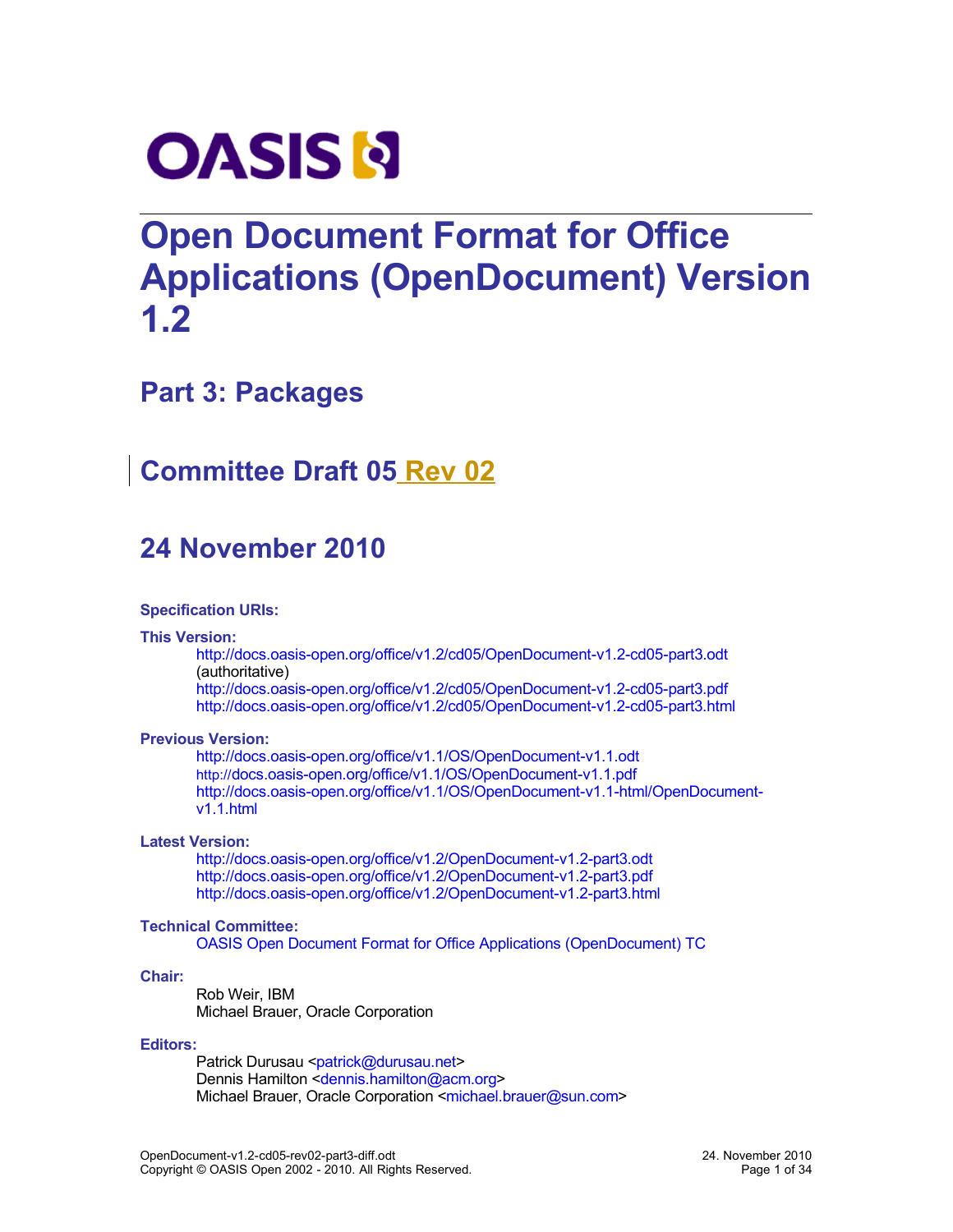#### <span id="page-1-0"></span>**Related Work:**

This document is part of the [OASIS Open Document Format for Office Applications](http://docs.oasis-open.org/office/v1.2/cd05/OpenDocument-v1.2-cd05.pdf) [\(OpenDocument\) Version 1.2](http://docs.oasis-open.org/office/v1.2/cd05/OpenDocument-v1.2-cd05.pdf) specification.

The OpenDocument v1.2 specification has these parts:

[OpenDocument v1.2 part 1; OpenDocument Schema](http://docs.oasis-open.org/office/v1.2/cd05/OpenDocument-v1.2-cd05-part1.pdf) [OpenDocument v1.2 part 2: Recalculated Formula \(OpenFormula\) Format](http://docs.oasis-open.org/office/v1.2/cd05/OpenDocument-v1.2-cd05-part2.pdf) [OpenDocument v1.2 part 3 \(this part\): Packages](http://docs.oasis-open.org/office/v1.2/cd05/OpenDocument-v1.2-cd05-part3.pdf)

OpenDocument v1.2 part 3 defines these schemas and ontologies:

[OpenDocument v1.2 Manifest Schema](http://docs.oasis-open.org/office/v1.2/cd05/OpenDocument-v1.2-cd05-manifest-schema.rng) [OpenDocument v1.2 Digital Signature Schema](http://docs.oasis-open.org/office/v1.2/cd05/OpenDocument-v1.2-cd05-dsig-schema.rng) [OpenDocument v1.2 Package Metadata Manifest Ontology](http://docs.oasis-open.org/office/v1.2/cd05/OpenDocument-v1.2-cd05-package-metadata.owl)

#### **Declared XML Namespaces:**

urn:oasis:names:tc:opendocument:xmlns:manifest:1.0 urn:oasis:names:tc:opendocument:xmlns:digitalsignature:1.0 <http://docs.oasis-open.org/ns/office/1.2/meta/pkg#>

#### **Abstract:**

This document is part of the Open Document Format for Office Applications (OpenDocument) Version 1.2 specification.

It defines a package format - for OpenDocument documents.

#### **Status:**

This document was last revised or approved by the OASIS Open Document Format for Office Applications (OpenDocument) Technical Committee on the above date. The level of approval is also listed above. Check the current location noted above for possible later revisions of this document. This document is updated periodically on no particular schedule.

Technical Committee members should send comments on this specification to the Technical Committee's email list. Others should send comments to the Technical Committee by using the "Send A Comment" button on the Technical Committee's web page at

#### [www.oasis-open.org/committees/office.](http://www.oasis-open.org/committees/office)

For information on whether any patents have been disclosed that may be essential to implementing this specification, and any offers of patent licensing terms, please refer to the Intellectual Property Rights section of the Technical Committee web page

[\(www.oasis-open.org/committees/office/ipr.php.](http://www.oasis-open.org/committees/office/ipr.php)

The non-normative errata page for this specification is located at [www.oasis](http://www.oasis-open.org/committees/office)[open.org/committees/office.](http://www.oasis-open.org/committees/office)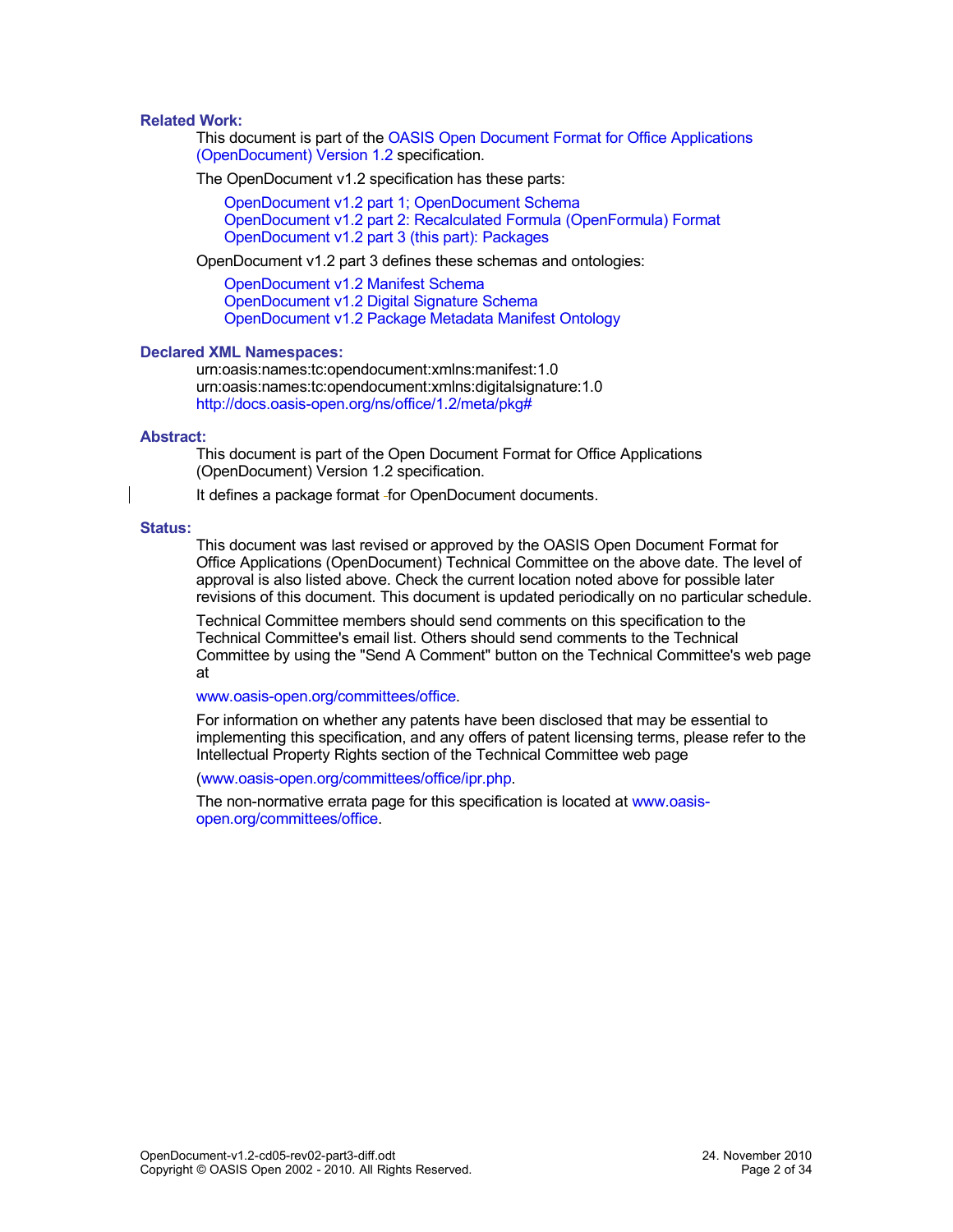# **Notices**

Copyright © OASIS® 2002–2010. All Rights Reserved.

All capitalized terms in the following text have the meanings assigned to them in the OASIS Intellectual Property Rights Policy (the "OASIS IPR Policy"). The full Policy may be found at the OASIS website.

This document and translations of it may be copied and furnished to others, and derivative works that comment on or otherwise explain it or assist in its implementation may be prepared, copied, published, and distributed, in whole or in part, without restriction of any kind, provided that the above copyright notice and this section are included on all such copies and derivative works. However, this document itself may not be modified in any way, including by removing the copyright notice or references to OASIS, except as needed for the purpose of developing any document or deliverable produced by an OASIS Technical Committee (in which case the rules applicable to copyrights, as set forth in the OASIS IPR Policy, must be followed) or as required to translate it into languages other than English.

The limited permissions granted above are perpetual and will not be revoked by OASIS or its successors or assigns.

This document and the information contained herein is provided on an "AS IS" basis and OASIS DISCLAIMS ALL WARRANTIES, EXPRESS OR IMPLIED, INCLUDING BUT NOT LIMITED TO ANY WARRANTY THAT THE USE OF THE INFORMATION HEREIN WILL NOT INFRINGE ANY OWNERSHIP RIGHTS OR ANY IMPLIED WARRANTIES OF MERCHANTABILITY OR FITNESS FOR A PARTICULAR PURPOSE.

OASIS requests that any OASIS Party or any other party that believes it has patent claims that would necessarily be infringed by implementations of this OASIS Committee Specification or OASIS Standard, to notify OASIS TC Administrator and provide an indication of its willingness to grant patent licenses to such patent claims in a manner consistent with the IPR Mode of the OASIS Technical Committee that produced this specification.

OASIS invites any party to contact the OASIS TC Administrator if it is aware of a claim of ownership of any patent claims that would necessarily be infringed by implementations of this specification by a patent holder that is not willing to provide a license to such patent claims in a manner consistent with the IPR Mode of the OASIS Technical Committee that produced this specification. OASIS may include such claims on its website, but disclaims any obligation to do so.

OASIS takes no position regarding the validity or scope of any intellectual property or other rights that might be claimed to pertain to the implementation or use of the technology described in this document or the extent to which any license under such rights might or might not be available; neither does it represent that it has made any effort to identify any such rights. Information on OASIS' procedures with respect to rights in any document or deliverable produced by an OASIS Technical Committee can be found on the OASIS website. Copies of claims of rights made available for publication and any assurances of licenses to be made available, or the result of an attempt made to obtain a general license or permission for the use of such proprietary rights by implementers or users of this OASIS Committee Specification or OASIS Standard, can be obtained from the OASIS TC Administrator. OASIS makes no representation that any information or list of intellectual property rights will at any time be complete, or that any claims in such list are, in fact, Essential Claims.

The names "OASIS", "OpenDocument", "Open Document Format" and "ODF" are trademarks of [OASIS,](http://www.oasis-open.org/) the owner and developer of this specification, and should be used only to refer to the organization and its official outputs. OASIS welcomes reference to, and implementation and use of, specifications, while reserving the right to enforce its marks against misleading uses. Please see <http://www.oasis-open.org/who/trademark.php>for above guidance.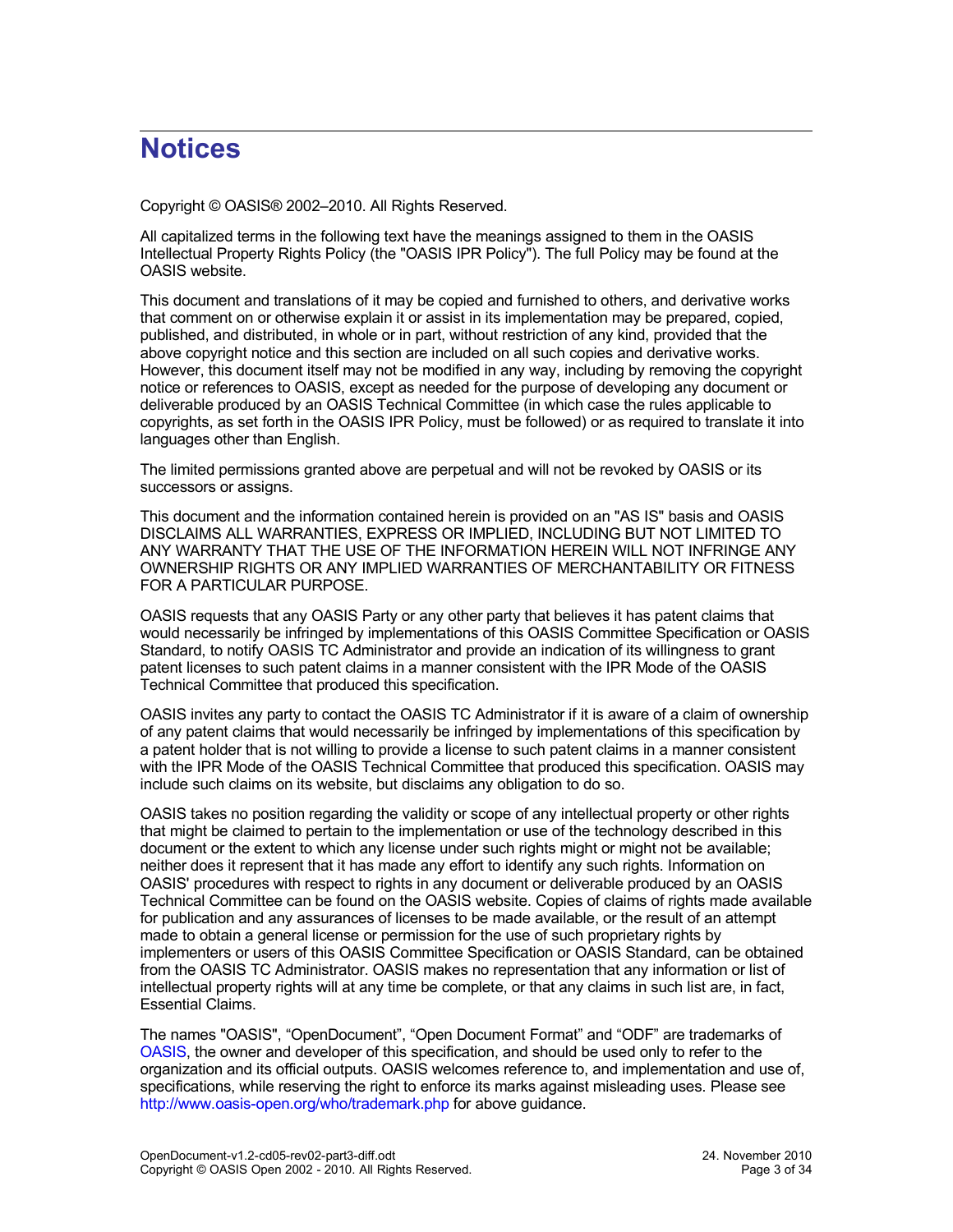# **Table of Contents**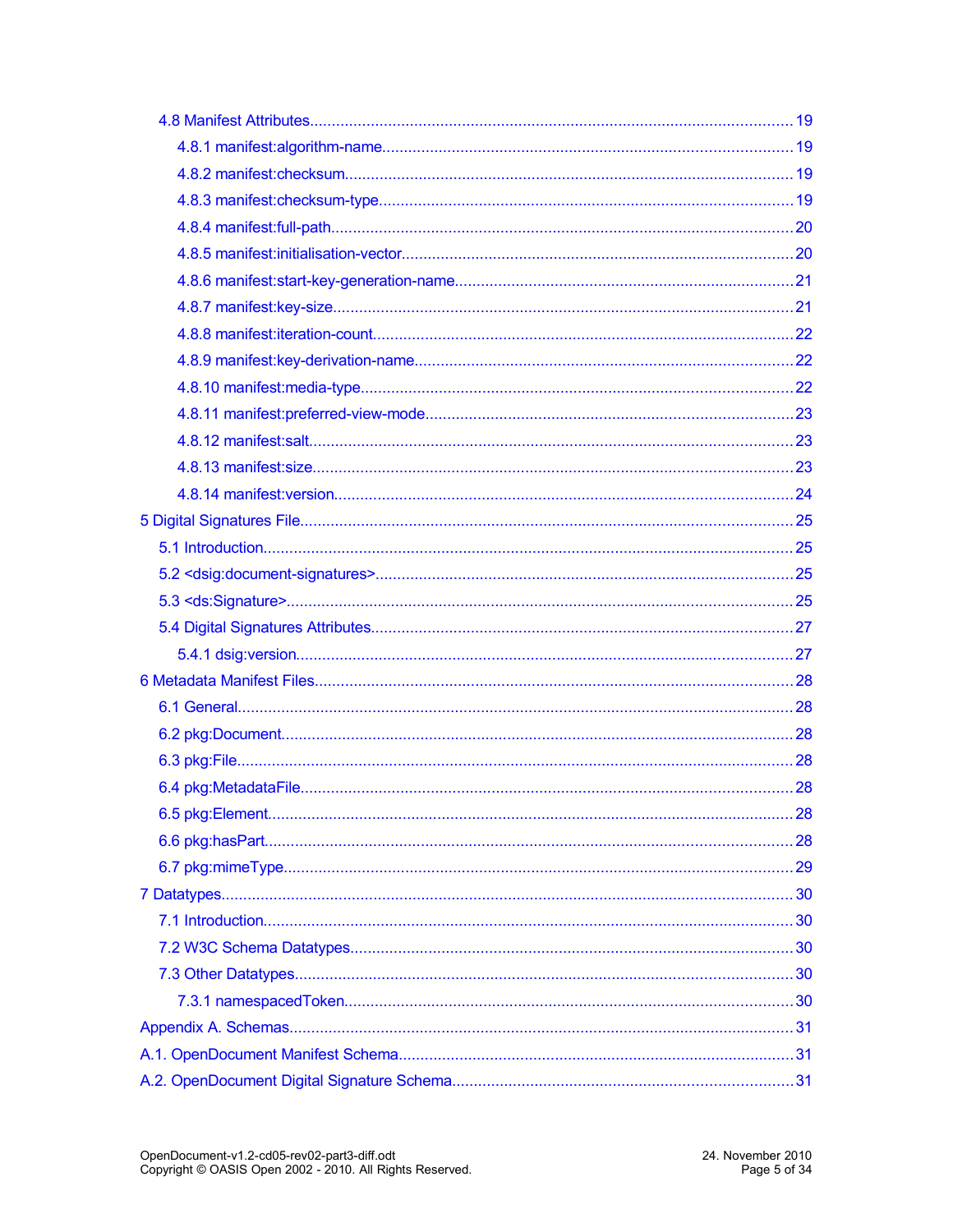| "Appendix D. Changes From "Open Document Format for Office Applications (OpenDocument) v1.1 |  |
|---------------------------------------------------------------------------------------------|--|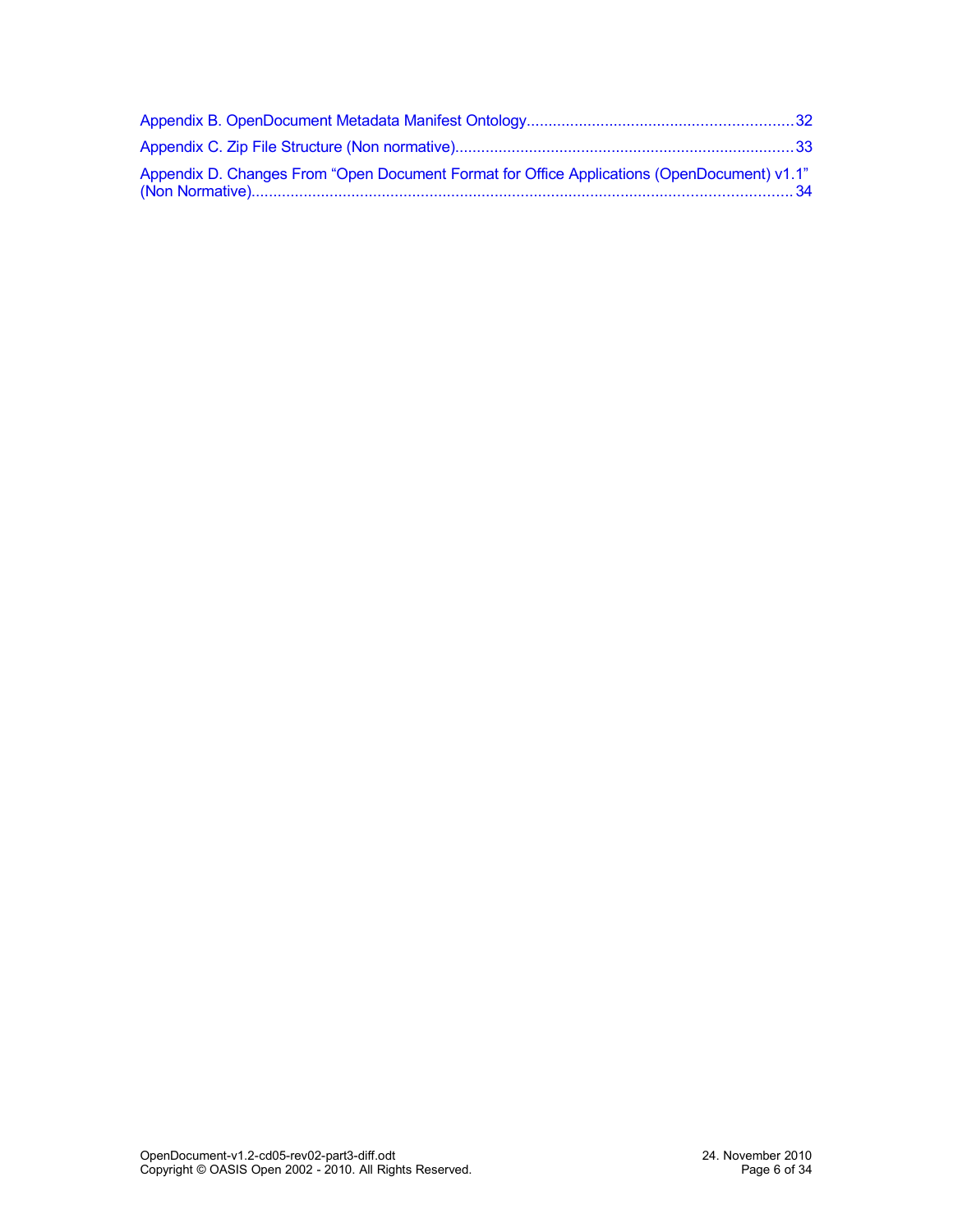# <span id="page-6-3"></span>**1 Introduction**

## <span id="page-6-2"></span>**1.1 Introduction**

This document is part of the Open Document Format for Office Applications (OpenDocument) Version 1.2 specification. It defines a package format for OpenDocument documents.

### <span id="page-6-1"></span>**1.2 Terminology**

All text is normative unless otherwise labeled.

Text with a gray background color which is contained in boxes is informative. It lists the XML element-element and element-attribute relations for cross reference purposes.

Within the normative text of this specification, the terms "shall", "shall not", "should", "should not", "may" and "need not" are to be interpreted as described in Annex H of [ISO/IEC Directives].

XML Element, attribute names, attribute value types, and attribute values appear in -monospace font.

### <span id="page-6-0"></span>**1.3 Normative References**

[**ISO/IEC Directives**] ISO/IEC Directives, Part 2 (Fifth Edition) *Rules for the structure and drafting of International Standards*, International Organization for Standardization and International Electrotechnical Commission, 2004

[**OWL**] Deborah L. McGuinness, Frank van Harmelen, *OWL Web Ontology Language Overview*, [http://www.w3.org/TR/2004/REC-owl-features-20040210/,](http://www.w3.org/TR/2004/REC-owl-features-20040210/) W3C, 2004.

[**PNG**] David Duce, *Portable Network Graphics (PNG) Specification (Second Edition)*, [http://www.w3.org/TR/2003/REC-PNG-20031110,](http://www.w3.org/TR/2003/REC-PNG-20031110) W3C, 2003.

[**RDF-CONCEPTS**] Graham Klyne, Jeremy J. Carroll, Brian McBride, *Resource Description Framework (RDF): Concepts and Abstract Syntax*, [http://www.w3.org/TR/2004/REC-rdf-concepts-](http://www.w3.org/TR/2004/REC-rdf-concepts-20040210/)[20040210/,](http://www.w3.org/TR/2004/REC-rdf-concepts-20040210/) W3C, 2004.

[**RDF-XML**] Dave Beckett, Brian McBride, *RDF/XML Syntax Specification (Revised)*, [http://www.w3.org/TR/2004/REC-rdf-syntax-grammar-20040210/,](http://www.w3.org/TR/2004/REC-rdf-syntax-grammar-20040210/) W3C, 2004.

[**RFC2898**] B. Kaliski, *PKCS #5: Password-Based Cryptography Specification Version 2.0*, [http://www.ietf.org/rfc/rfc2898.txt,](http://www.ietf.org/rfc/rfc2898.txt) IETF, 2000.

[**RFC3174**] D. Eastlake, 3rd, P. Jones, *US Secure Hash Algorithm 1 (SHA1)*, [http://www.ietf.org/rfc/rfc3174.txt,](http://www.ietf.org/rfc/rfc3174.txt) IETF, 2001.

[**RFC3986**] T. Berners-Lee, R. Fielding, L. Masinter, *Uniform Resource Identifier (URI): Generic Syntax*, [http://www.ietf.org/rfc/rfc3986.txt,](http://www.ietf.org/rfc/rfc3986.txt) IETF, 2005.

[**RFC3987**] M. Duerst, M. Suignard, *Internationalized Resource Identifiers (IRIs)*, [http://www.ietf.org/rfc/rfc3987.txt,](http://www.ietf.org/rfc/rfc3987.txt) IETF, 2005.

[**RFC4288**] N. Freed, J. Klensin, *Media Type Specifications and Registration Procedures*, [http://www.ietf.org/rfc/rfc4288.txt,](http://www.ietf.org/rfc/rfc4288.txt) IETF, 2005.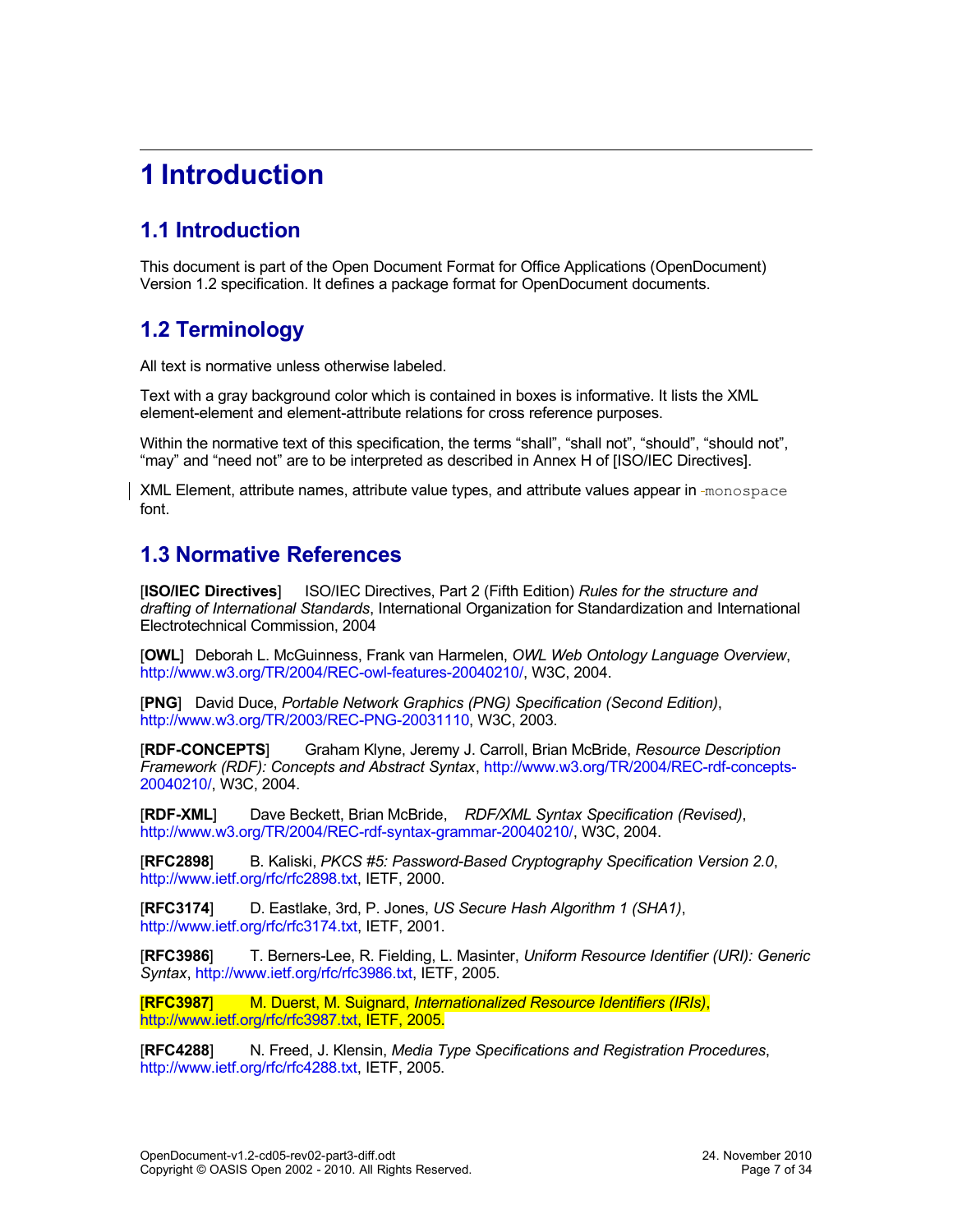[**RNG**] ISO/IEC 19757-2 *Document Schema Definition Language (DSDL) -- Part 2: Regulargrammar-based validation -- RELAX NG*, International Organization for Standardization and International Electrotechnical Commission, 2003

[**Schneier**] Bruce Schneier, Applied Cryptography (Second Edition), John Wiley & Sons, ISBN: 0-471-11709-9, 1996

[**XAdES**] XML Advanced Electronic Signatures (XAdES) (ETSI TS 101 903 v1.4.1 June 2009), ETSI, 650 Route des Lucioles, F-06921 Sophia Antipolis Cedex, FRANCE, [http://webapp.etsi.org/workprogram/Report\\_WorkItem.asp?WKI\\_ID=28064,](http://webapp.etsi.org/workprogram/Report_WorkItem.asp?WKI_ID=28064) 2009.

[**XML-ID**] Jonathan Marsh, Daniel Veillard, Norman Walsh, *xml:id Version 1.0*, [http://www.w3.org/TR/2005/REC-xml-id-20050909/,](http://www.w3.org/TR/2005/REC-xml-id-20050909/) W3C, 2005.

[**xml-names**] Tim Bray et al., *Namespaces in XML 1.0 (Second Edition)*, [http://www.w3.org/TR/2006/REC-xml-names-20060816,](http://www.w3.org/TR/2006/REC-xml-names-20060816) W3C, 2006.

[**XML1.0**] Tim Bray, Jean Paoli, C. M. Sperberg-McQueen, Eve Maler, François Yergeau , *Extensible Markup Language (XML) 1.0 (Fourth Edition)*, [http://www.w3.org/TR/2006/REC-xml-](http://www.w3.org/TR/2006/REC-xml-20060816/)[20060816/,](http://www.w3.org/TR/2006/REC-xml-20060816/) W3C, 2004.

[**xmldsig-core**] Donald Eastlake, Joseph Reagle, David Solo, Frederick Hirsch, Thomas Roessler, *XML Signature Syntax and Processing (Second Edition)*, [http://www.w3.org/TR/2008/REC-xmldsig](http://www.w3.org/TR/2008/REC-xmldsig-core-20080610/)[core-20080610/,](http://www.w3.org/TR/2008/REC-xmldsig-core-20080610/) W3C, 2008.

[**xmlenc-core**] Donald Eastlake, Joseph Reagle, *XML Encryption Syntax and Processing*, [http://www.w3.org/TR/2002/REC-xmlenc-core-20021210/,](http://www.w3.org/TR/2002/REC-xmlenc-core-20021210/) W3C, 2002.

[**xmlschema-2**] Paul V. Biron, Ashok Malhotra, *XML Schema Part 2: Datatypes Second Edition*, [http://www.w3.org/TR/2004/REC-xmlschema-2-20041028/,](http://www.w3.org/TR/2004/REC-xmlschema-2-20041028/) W3C, 2004.

[**ZIP**] *PKWARE Inc. Zip APPNOTE Version 6.2.0*, available at [http://www.pkware.com/support/application-note-archives,](http://www.pkware.com/support/application-note-archives) 2004

### <span id="page-7-1"></span>**1.4 Non Normative References**

**[XAdES**] WAL Advanced Electronic Signatures (XAdES) (ETSI TS 101 903 v1.3.2 March 2006), ETSI, 650 Route des Lucioles, F-06921 Sophia Antipolis Cedex, FRANCE, [http://webapp.etsi.org/workprogram/Report\\_WorkItem.asp?WKI\\_ID=21353,](http://webapp.etsi.org/workprogram/Report_WorkItem.asp?WKI_ID=21353) 2006

**[Schneier-Errata]** Bruce Schneir, *Applied Cryptography 2nd. Ed. - Errata*, [http://www.schneier.com/book-applied-errata.html,](http://www.schneier.com/book-applied-errata.html) 1998.

### <span id="page-7-0"></span>**1.5 Namespaces**

The namespaces used or defined by OpenDocument part 3 are listed in tables 1 and 2.

The prefix column in tables 1 and 2 lists the namespace prefixes this specification uses when referring to elements and attributes in different namespaces. Conforming OpenDocument documents may substitute other namespace prefixes, bound to the listed namespace URI's, in accordance with the Namespaces in XML specification [xml-names].

**Note:** XML namespaces are employed in accordance with the *Namespaces in XML* W3C Recommendation [xml-names].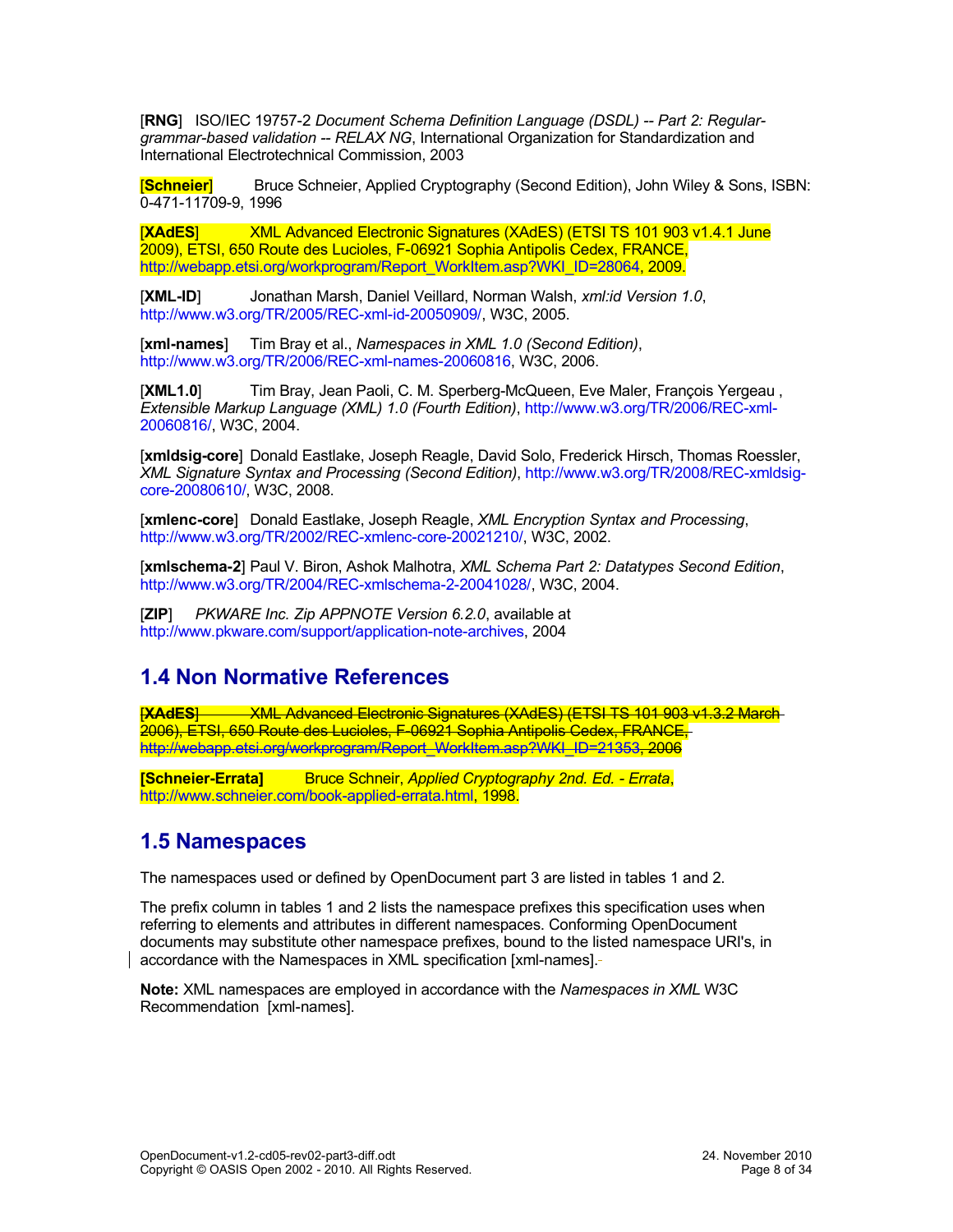| <b>Prefix</b> | <b>Description</b>                                              | <b>Namespace</b>                                                                                   |
|---------------|-----------------------------------------------------------------|----------------------------------------------------------------------------------------------------|
| manifest      | package manifest.                                               | Elements and attribute contained in the $ $ um:oasis:names:tc:opendocument:xmlns:<br>manifest: 1.0 |
| dsig          | Elements and attribute contained in<br>digital signature files. | urn:oasis:names:tc:opendocument:xmlns:di<br>gitalsignature: 1.0                                    |

*Table 1 - XML Namespaces defined by the OpenDocument specification part 3*

*Table 2 - XML Namespaces defined by the OpenDocument metadata manifest ontology*

| <b>Prefix</b> | <b>Description</b>                                                                     | <b>Namespace</b>                 |
|---------------|----------------------------------------------------------------------------------------|----------------------------------|
| pkg           | OWL classes and properties contained http://docs.oasis-<br>in metadata manifest files. | open.org/ns/office/1.2/meta/pkg# |

| <b>Prefix</b> | <b>Description</b>                                                                       | <b>Namespace</b>                   |
|---------------|------------------------------------------------------------------------------------------|------------------------------------|
| ds            | <b>XML Digital Signature Syntax and</b><br>Processing namespace (see [xmldsig-<br>core]) | http://www.w3.org/2000/09/xmldsig# |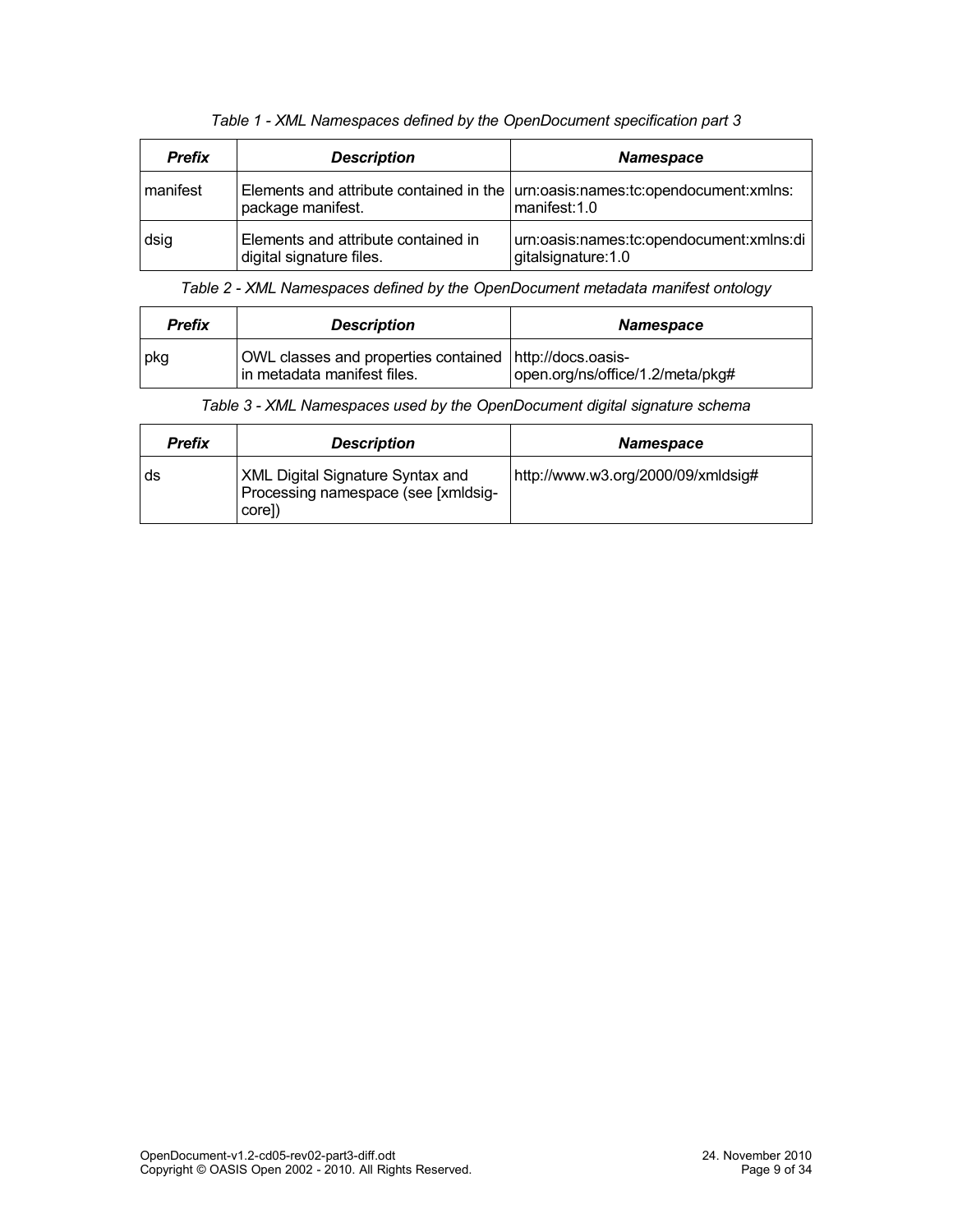# <span id="page-9-3"></span>**2 Packages, Package Consumers and Package Producers**

### <span id="page-9-2"></span>**2.1 Introduction**

The OpenDocument specification defines conformance for packages, package consumers, and package producers, with two conformance classes called conforming and extended conforming. This chapter defines the basic requirements for the individual conformance targets.

## <span id="page-9-1"></span>**2.2 Packages**

### <span id="page-9-0"></span>**2.2.1 OpenDocument Package**

An *OpenDocument* P*ackage* shall meet the following requirements:

A) It shall be a Zip file, as defined by [ZIP]. All files contained in the Zip file shall be non compressed (STORED) or compressed using the "deflate" (DEFLATED) algorithm.

B) It shall contain a file "META-INF/manifest.xml". This file shall meet the following requirements:

B.1) The file shall be a well formed XML document in accordance with the -[XML1.0] specification.

B.2) The XML root element of the file shall be a  $\leq$ manifest:manifest> element [4.2.](#page-17-2)

B.3) The XML file shall be valid with respect to the manifest schema defined in appendix A.1 OpenDocument Manifest Schema.

C) It should contain a file "mimetype".

D) It may contain files whose relative paths begin with "META-INF/" and whose names contain the string "signatures". These file shall meet the following requirements:

D.1) The files shall be well-formed XML files in accordance with [XML1.0].

D.2) The XML root element of each file shall be a <dsig:document-signatures> element [5.2.](#page-25-1)

D.3) The files shall be valid with respect to the digital signature schema defined in appendix A.2 OpenDocument Digital Signature Schema.

E) It shall not contain other files whose relative path begins with "META-INF/" other than than those listed in B) and D).

F) The files listed in (B) and (DPD1.2) and (PD1.5) meet the following requirements:

F.1) They shall be namespace-well-formed with regard to the XML Namespaces specification [xml-names].

F.2) They shall conform to the xml-id specification [XML-ID].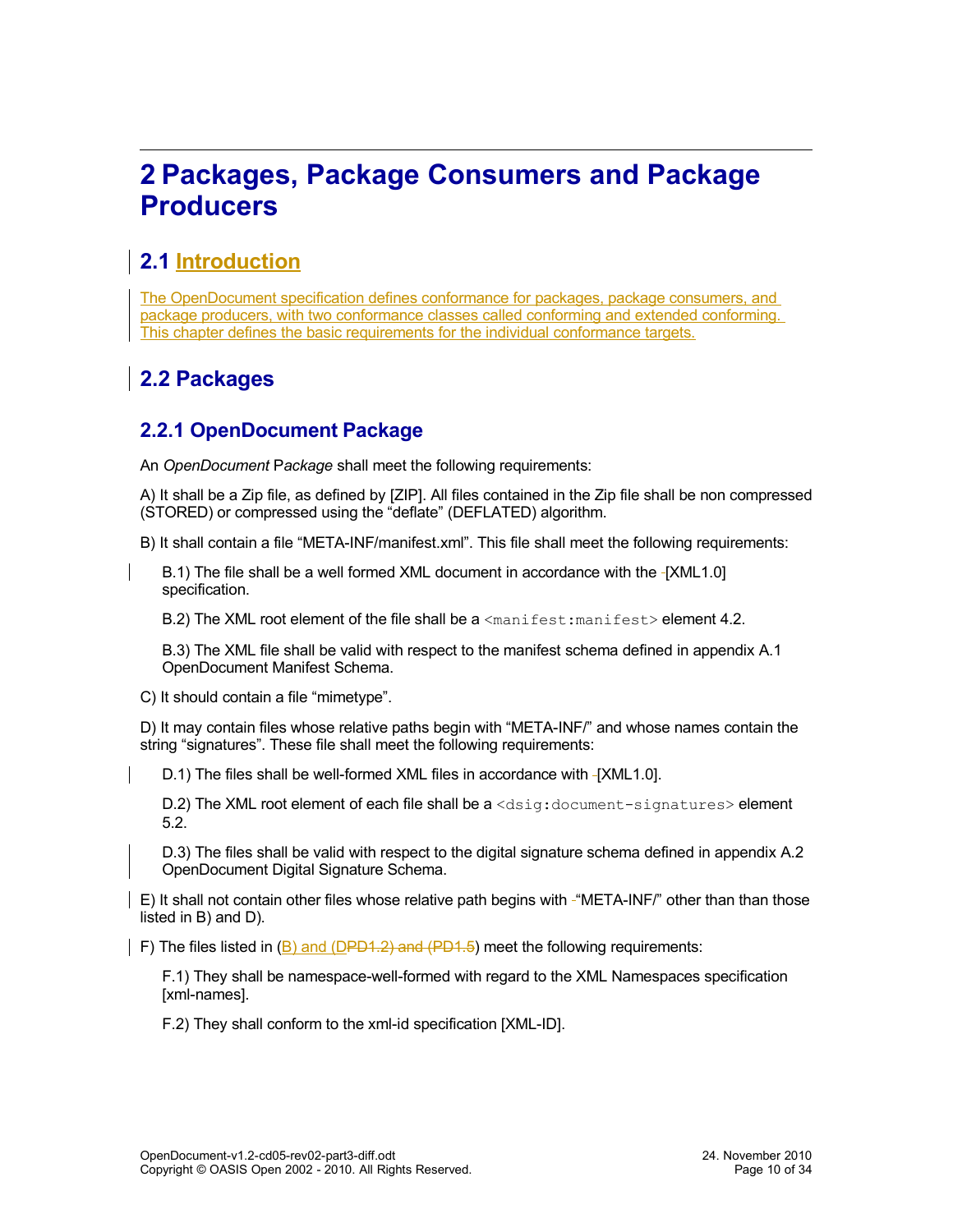### <span id="page-10-4"></span>**2.2.2 OpenDocument Extended Package**

G) An *OpenDocument Extended Package* shall meet all requirements of a conforming package except item E) of [2.2.1.](#page-9-0)

### <span id="page-10-3"></span>**2.3 Producers**

#### <span id="page-10-2"></span>**2.3.1 OpenDocument Package Producer**

An *OpenDocument Package Producer* is a program that creates conforming OpenDocument packages, and that meets the additional requirements:

A) It may produce conforming OpenDocument extended packages, but it shall have a mode of operation where all OpenDocument packages that are created are conforming OpenDocument packages.

B) It shall be accompanied by a document that defines all implementation-defined values used by the OpenDocument package producer.

#### <span id="page-10-1"></span>**2.3.2 OpenDocument Package Extended Producer**

An *OpenDocument Package Extended Producer* is a program that creates conforming OpenDocument extended packages. It shall be accompanied by a document that defines all implementation-defined values used by the OpenDocument package producer.

### <span id="page-10-0"></span>**2.4 OpenDocument Package Consumer**

An *OpenDocument Package Consumer* is a program that can parse and interpret OpenDocument packages, and that meets the following additional requirements:

A) It shall be able to parse and interpret OpenDocument packages and OpenDocument extended packages, but it need not interpret the semantics of all elements, attributes and attribute values.

B) The XML parser used to parse the files listed in  $2.2.1$  (B) and  $2.2.1$  (D) meets the (PD1.2) and (PD1.4) meets the following requirements:

B.1) It shall be a non validating XML processor with regard to the XML 1.0 specification [XML1.0].

B.2) It shall be -a conforming processor with regard to the XML Namespaces specification [xmlnames].

B.3) It shall conform to the xml-id specification [XML-ID].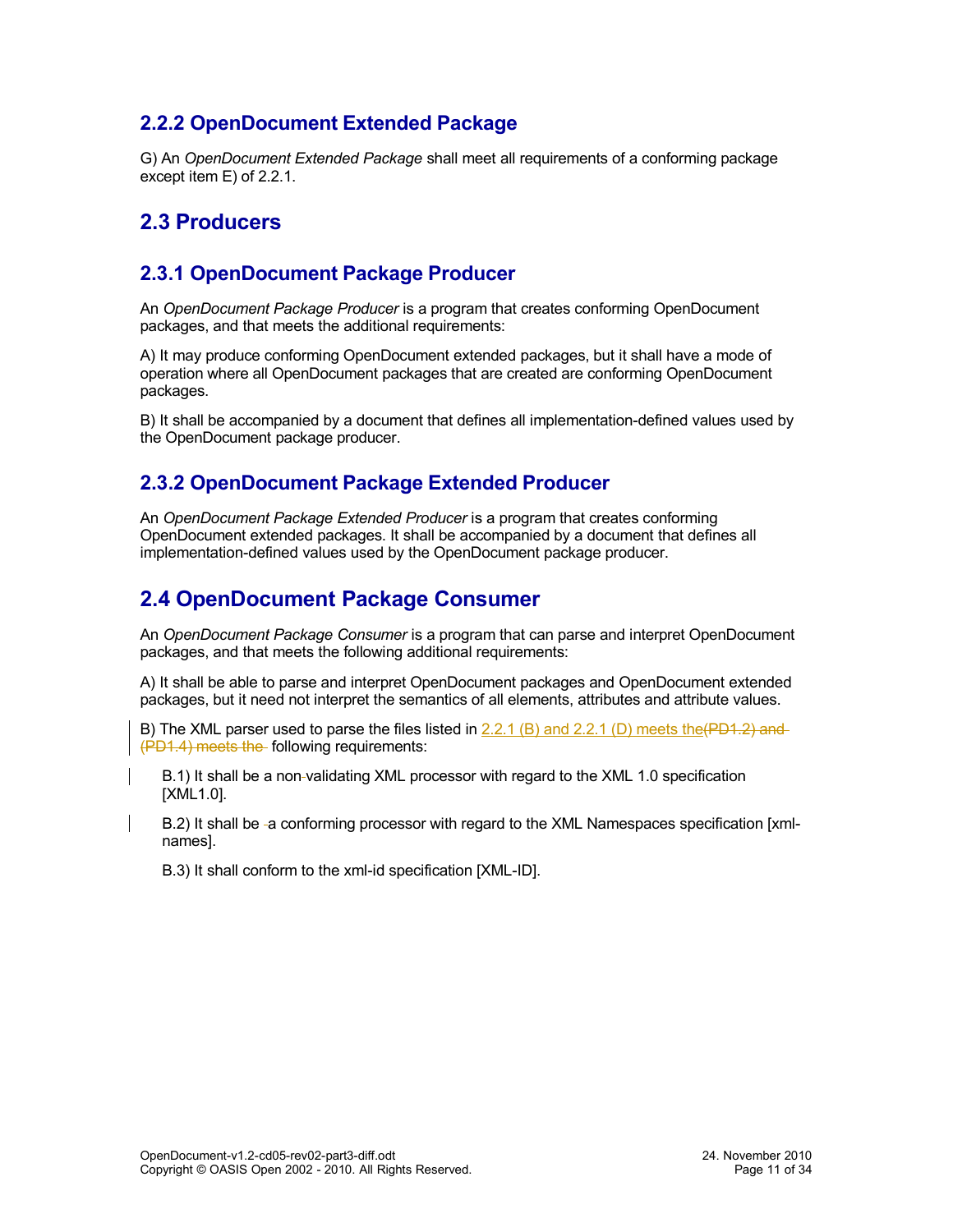# <span id="page-11-3"></span>**3 Packages**

### <span id="page-11-2"></span>**3.1 General**

OpenDocument defines a package file to store the XML content of a document as separate parts together with associated binary data as file entries in a single package file. These file entries may be compressed to further reduce the storage taken by the package. This package is a Zip file [ZIP], whose structure is described in Appendix C. OpenDocument Packages impose additional structure on the Zip file to accomplish the representation of OpenDocument Format documents.

A document within a package may consist of a set of files creating a unit, for instance the set of files specified by OpenDocument part 1. These files may be located in the root of the package, or within a directory. If they are contained in the root of the package, they are called *document*. If they are located within a directory, the document they constitute is called a *sub document*. A package may contain multiple sub documents, but only a single document can be contained in the root of the package. Unless otherwise stated, the term *document* refers to the document contained in the root of the package. This may include sub documents.

### <span id="page-11-1"></span>**3.2 Manifest**

All OpenDocument packages shall contain a file named "META-INF/manifest.xml". This file is the OpenDocument package manifest. The manifest provides :

- A list of all of the files in the package (except those specifically excluded from the manifest).
- The MIME media type of each file in the package.
- If a file is stored in the file data in encrypted form, the manifest provides information required to decrypt the file correctly when the encryption key is also supplied.

The format of the manifest file is specified in chapter [4.](#page-17-4)

For all files contained in a package, with exception of the "mimetype" file and files whose relative path starts with "META-INF/", the "META-INF/manifest.xml" file shall contain exactly one <manifest:file-entry> element whose manifest:full-path attribute's value references the file.

The "META-INF/manifest.xml" file need not contain <manifest:file-entry> elements [4.3](#page-17-1) whose manifest: full-path attribute [4.8.4](#page-21-2) references files -whose relative path start with "META-INF/". The file shall not contain <manifest:file-entry> elements whose manifest:full-path attribute value references the "META-INF/manifest.xml" file itself or the "mimetype" file.

The "META-INF/manifest.xml" file should contain a  $\langle$ manifest:file-entry> element whose manifest:full-path attribute has the value "/". This element specifies information regarding the document stored in the root ofntry shall provide information regarding the content stored in the package. This entry shall exist if the package contains a file "mimetype"

### <span id="page-11-0"></span>**3.3 MIME Media Type**

If a MIME media type for a document exists, then an OpenDocument package should contain a file with name "mimetype". The content of this file shall be the ASCII encoded MIME media type associated with the document. See [RFC4288].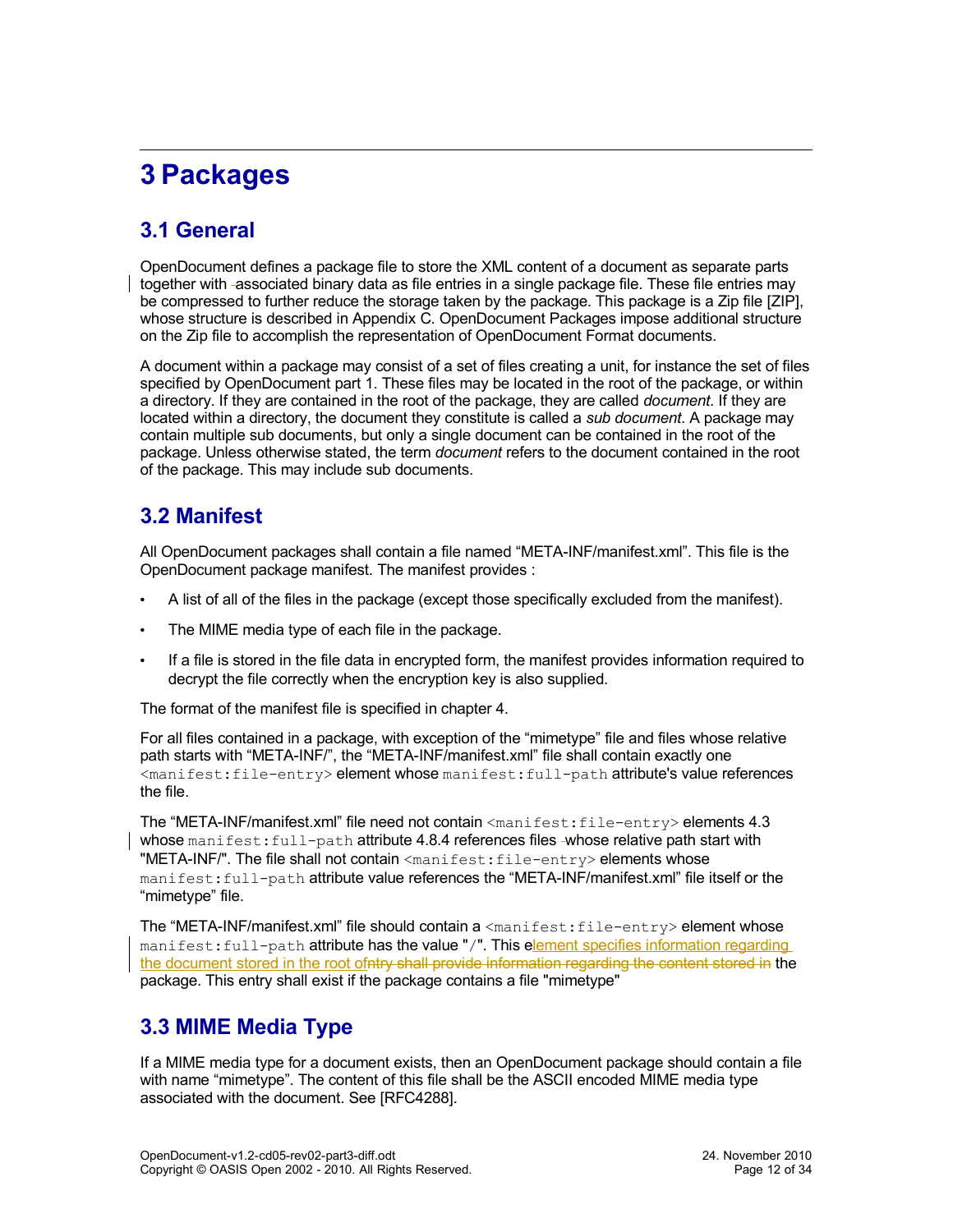The "mimetype" file shall be the first file of the zip file. It shall not be compressed, and it shall not use an 'extra field' in its header.

If the file named "META-INF/manifest.xml" contains a <manifest:file-entry> element whose manifest:full-path attribute has the value "/", then a "mimetype" file shall exist, and the content of the "mimetype" file shall be equal to the value of the  $\text{mantest:median-type}$  attribute [4.8.10](#page-23-1) of that element.

**Note:** The purpose is to allow the type of document represented by the package to be discovered through 'magic number' mechanisms, such as Unix's file/magic utility. If a Zip file contains a file at the beginning of the file that is uncompressed, and has no extra data in the header, then its file name and data can be found at fixed positions from the beginning of the package. More specifically, one will find:

- the string 'PK' at position 0 of all zip files
- the string 'mimetype' beginning at position 30
- the media type itself beginning at position 38.

## <span id="page-12-2"></span>**3.4 Encryption**

### <span id="page-12-1"></span>**3.4.1 General**

OpenDocument packages may be encrypted by encrypting some or all files within the package. The encryption process takes place in the following stages:

- A single start key is generated and used for all of the keys that will be derivThe start key isgenerated.
- The derived key is generated based on the start key.
- The files are encrypted based on the derived key and the encryption algorithm.

Package consumers and producers that support encryption shall support the digest and encryption algorithms defined in [3.4.2.](#page-12-0) They may support additional algorithms. The information regarding the algorithms that were used to encrypt a file and required parameters are contained in the manifest. The manifest shall not be encrypted.

Each file entry that is encrypted shall be compressed with the "deflate" algorithm before being encrypted. Encrypted file entries shall be flagged as 'STORED' rather than 'DEFLATED' in the Zip file's central directory. The size of the encrypted file should replace the real size value in the file entry's central directory records, its local file header and the data descriptor, if any. The original uncompressed, unencrypted size shall be contained in the manifest: size [4.8.13](#page-24-1) attribute of the <manifest:file-entry> [4.3](#page-17-1) element for the file entry.

The encrypted form can be of greater size than the DEFLATED file used as the plaintext.

**Note:** The encrypted form may be of greater because of padding of plaintext, inclusion of additional information, and other characteristics of the encryption technique).

The encryption method shall be such that the exact size and value of the plaintext DEFLATED file is recovered by the corresponding decryption process.

### <span id="page-12-0"></span>**3.4.2 Encryption Process**

The three stages of the encryption process proceed as follows, using the legacy algorithms to illustrate each stage: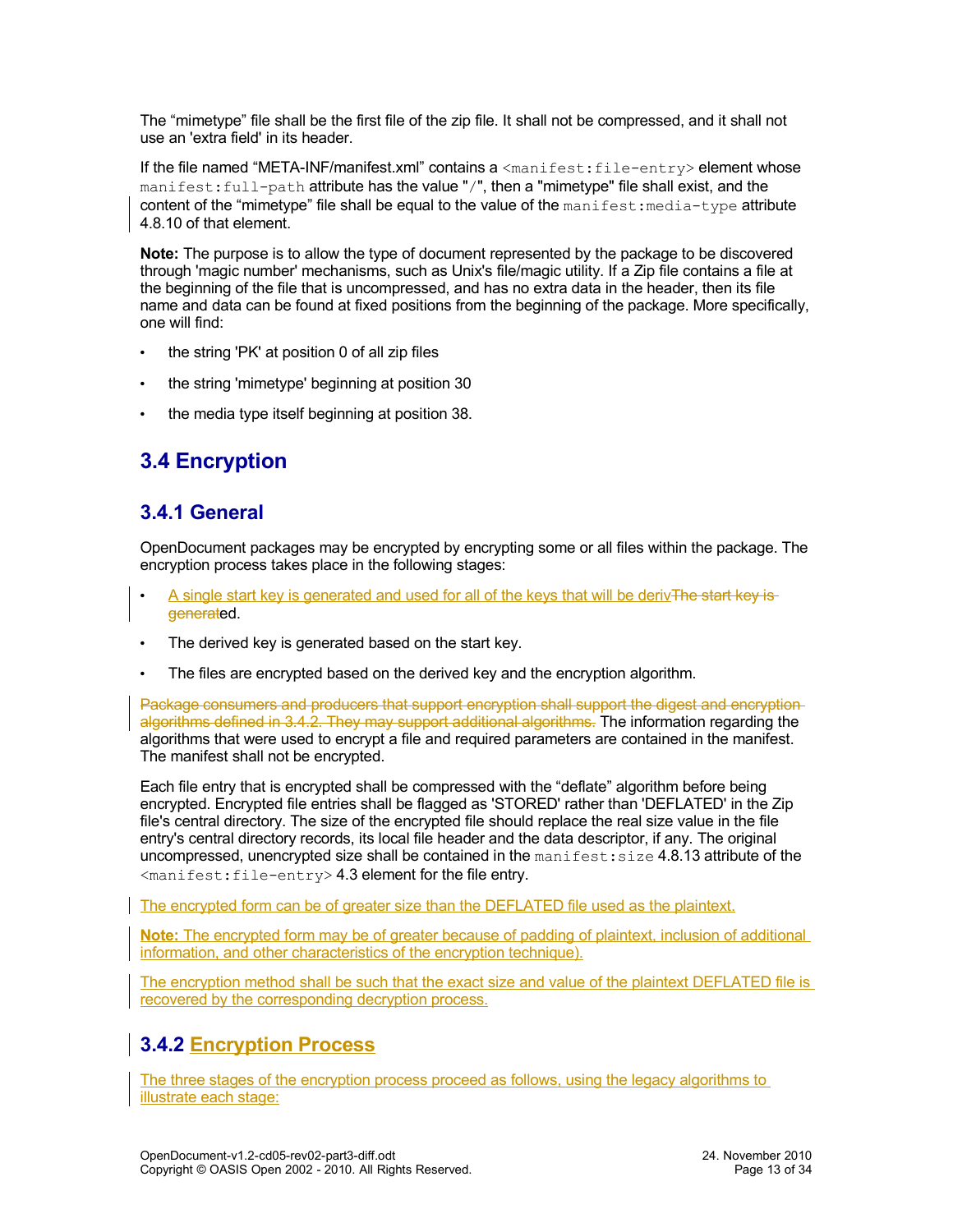### **3.4.3 Encryption Process using default algorithms**

The encryption process for file entries using the default digest and encryption algorithms has three steps:

#### **3.4.4 The start key is generated: The byte sequence representing the password in UTF-8 is used to generate a 20-byte SHA1 digest (see [RFC3174]).**

1. For each file to be encrypted, a separat The derived key is generated from the start key: The PBKDF2 algorithm based on the HMAC-SHA-1 function (see [RFC2898]) is used for the key derivation. For each file, a 16-byte salt is generated by a random generator. The salt is used together with the start key to derive a unique 128-bit key for each file. The default iteration count for the algorithm is 1024.

2.The files are encrypted: The random number generator is used to generate the 8-byte initialization vector for the algorithm. The derived key is used together with the initialization vector to encrypt the file using the Blowfish algorithm in 8-bit cipher feedback (8-bit cipher feedback (CFB) mode (see [Schneier]).

### <span id="page-13-2"></span>**3.5 Digital Signatures**

Files within a package may have a digital signature applied. Digital signatures are stored in one or more files whose relative paths begin with "META-INF/". The names of these files shall contain the term "signatures".

The format of digital signature files is specified in chapter [5.](#page-25-3)

### <span id="page-13-1"></span>**3.6 Metadata**

Metadata for documents contained in an OpenDocument package may be expressed using the model of the W3C Resource Description Framework [RDF-CONCEPTS].

A document or sub document that is stored in a package may contain any -arbitrary number of *metadata files*. The content of a metadata files shall conform to the [RDF-XML] specification. Implementations that are consumers as well as producers should preserve all metadata files.

All metadata files of a document or sub document shall be listed in a separate *metadata manifest file*, which has the file name "manifest.rdf". This file enumerates metadata files and their relationships to other files in an OpenDocument package. See chapter [6.](#page-28-6)

In addition to metadata files, the "manifest.rdf" file may list other files which are contained in the document or sub document that contain RDF metadata, like files that contain RDFa metadata. The "manifest.rdf" file need not exist if a document or sub document does not contain any files that contain RDF metadata.

All references to a resource within the same package that occur within metadata file shall be represented by relative IRIs to the resource. This includes values of  $\text{rdf:about attributes occurring}$ within metadata files or metadata manifest files.

## <span id="page-13-0"></span>**3.7 Usage of IRIs Within Packages**

Within the files contained in a package, relative IRIs may be used to reference other files within the same package.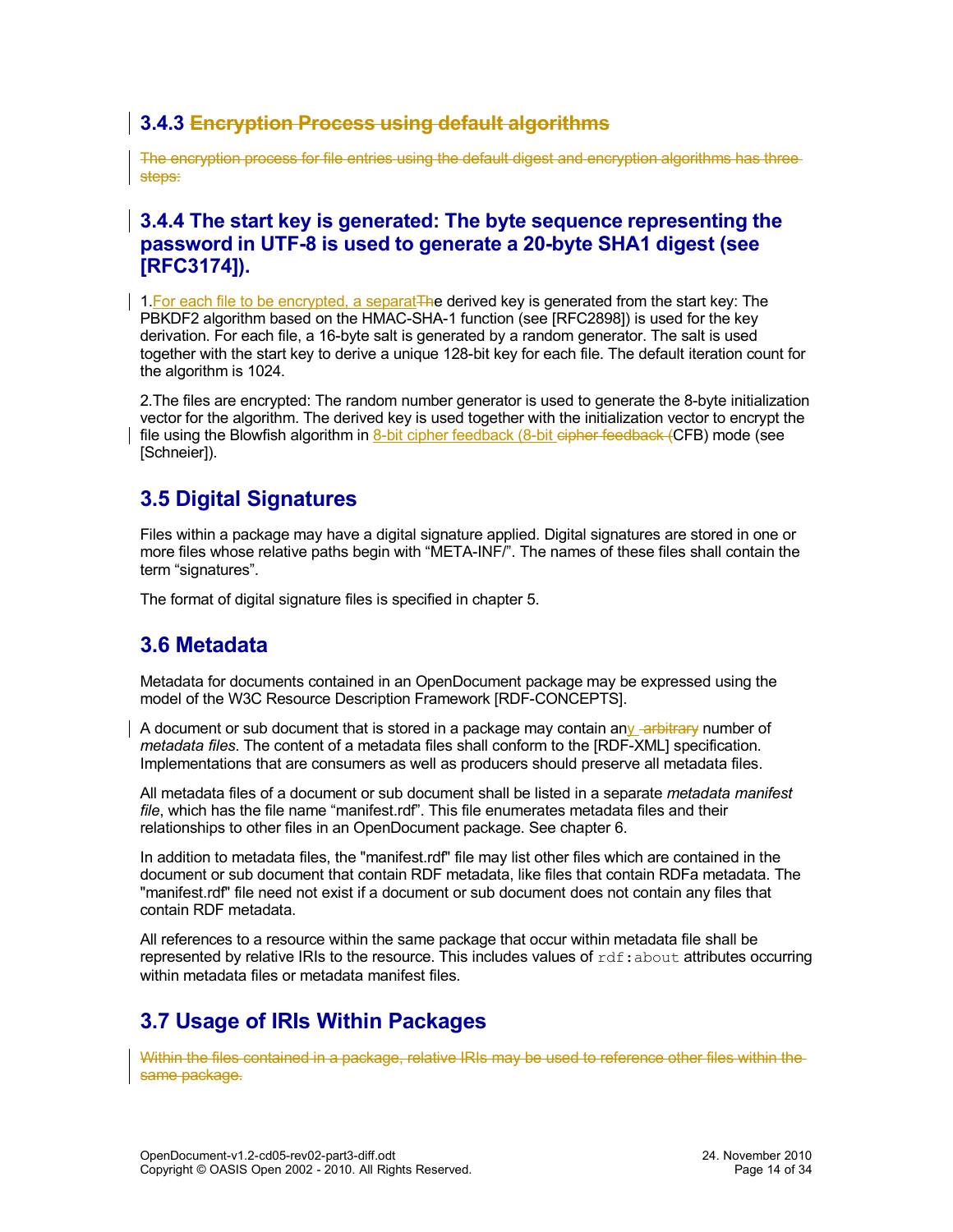Within the files contained in a package, relative IRIs as defined by [RFC3987] may be used to reference other files within the same package.

OpenDocument Package Consumers shall resolve relative IRIs that occur within a file of a package as follows:

1. The *file entry path* is the file name of the file within the Zip file which contains the relative IRI, including its relative path.

OpenDocument Package Consumers shall resolve relative IRIs that occur within a file of a package as follows:

• The *file entry path* is the file name of the file within the Zip file which contains the relative IRI, including its relative path.

The *package base IRI* is the base IRI which would be established for the package itself as defined in §5.1 of [RFC3986].

- 2. If the relative IRI does not match the rule for "relative-ref" defined in §4.2 of [RFC3986] or if the relative IRI does start with a "/" character (U+002F, SOLIDUS) then it is resolved as defined in §5.2 of [RFC3986] withA *file entry base IRI* is constructed by interpreting the file entry path as a relative IRI, and by resolving this relative IRI to an absolute one as defined in §5.2 of [RFC3986] using the package base IRI as base URI.
- 3. If the relative IRI references matches the rule for "relative-ref" defined in §4.2 of [RFC3986] and its "relative-part" component matches the "path-empty" rule itRelative IRI references shall be resolved as defined in §5.2 of [RFC3986] using the file entry base IRI as base URI. Relative IRI references that match the rule for "relative-ref" defined in §4.2 of [RFC3986] and whose "relativepart" component matches the "path-empty" rule shall be resolved as a "Same-Document" references defined in §4.4 of [RFC3986].
- 4. Otherwise the "relative-part" component of the relative IRI is copied into a *relative IRI buffer* and an empty *file entry path buffer* is created
- 5. If the file entry path does contain a "/" character (U+002F, SOLIDUS) then the file path up to and including the last "/" character is copied into the file entry buffer.
- 6. If the relative IRI buffer starts with the character sequence "./" (U+002E, FULL STOP, followed by U+002F, SOLIDUS) then that character sequence it removed from the buffer. Continue with step 7.
- 7. If the content of the relative IRI buffer is the character sequence "." (U+002E, FULL STOP), the content of the relative IRI buffer is removed. Continue with step 11.
- 8. If the content of the relative IRI buffer is the character sequence ".." (U+002E, FULL STOP, followed by U+002E, FULL STOP) and
	- if the file entry path buffer is empty, then the content of the relative IRI buffer is replaced with "." (U+002E, FULL STOP). The query and fragment components of the relative IRI, if present, are appended to the relative IRI buffer, including the "?" (U+003F, QUESTION MARK) and "#" (U+0023, NUMBER SIGN) delimiter characters. The content of the relative IRI buffer then is resolved as defined in §5.2 of [RFC3986] with the package base IRI as base URI.
	- if the file entry path buffer contains at least one relative path component, the last relative path component up to and including the last "/" character (U+002F, SOLIDUS) is removed. The ".." character sequence is removed from the IRI buffer. Continue with step 11.
- 9. If a fragment buffer has been created and is not empty, its content may be resolved as fragment identifier, as defined by §3.5 of [RFC3986].
	- if the file entry path buffer is empty, then the "../" is replaced with "./" (U+002E, FULL STOP, followed by U+002F, SOLIDUS) in the relative IRI buffer. The query and fragment components of the relative IRI, if present, are appended to the relative IRI buffer, including the "?" (U+003F, QUESTION MARK) and "#" (U+0023, NUMBER SIGN) delimiter characters.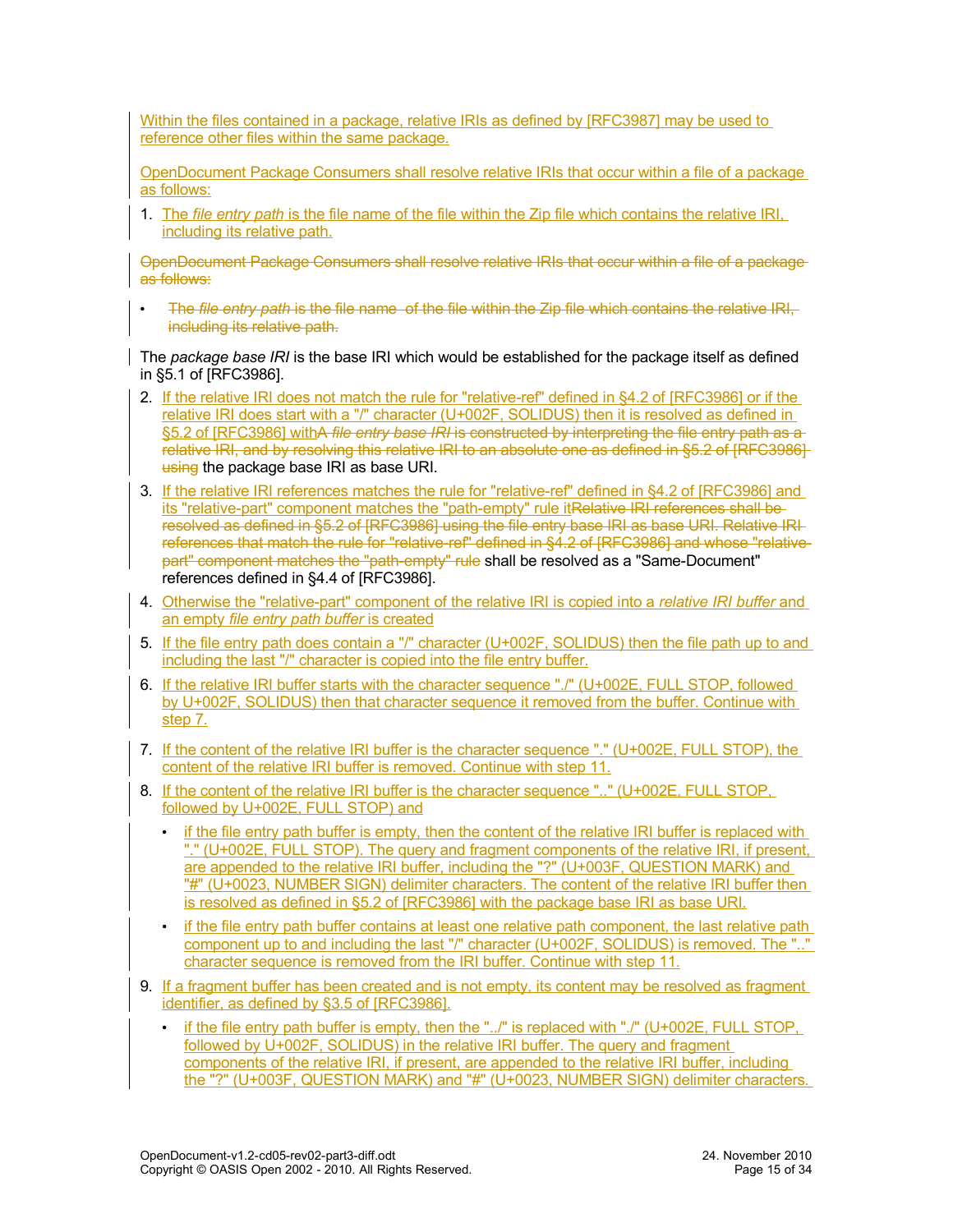The content of the relative IRI buffer then is resolved as defined in §5.2 of [RFC3986] with the package base IRI as base URI.

- if the file entry path buffer contains at least one one relative path component, the last relative path component up to and including the last "/" character (U+002F, SOLIDUS) is removed. The "../" character sequence is removed from the IRI buffer. Continue with step 7.
- 10. The content of the file entry buffer is inserted into the relative IRI buffer before any existing content.
- 11.The content of the relative IRI buffer is interpreted as a file or directory name within the package, that is, as the name of a file or directory including its relative path within the Zip file. An empty buffer denotes the package root. Path segments in the relative IRI buffer that originally came from the relative IRI shall be interpreted according to IRI syntax rules, while segments that originally came from the file entry path must be interpreted according to Zip path name syntax rules.
- 12. If the relative IRI contains a fragment component, it is resolved as fragment identifier, as defined by §3.5 of [RFC3986].
- If a relative IRI
	- matches the rule for "relative-ref" defined in §4.2 of [RFC3986], and
	- matches the constrains for "relative-path" references defined in §4.2 of [RFC3986], and
	- if no path segments that are removed from the output buffer during the execution of the "Remove Dot Segments" step (§5.2.5 of [RFC3986]) have its origin in the package base IRI,

then the relative IRI shall be interpreted as a *package file entry reference*. A *package file entry* reference is a reference to a file within the same package as the file containing the relative reference. The relative path of this file within the Zip file is determined by the following procedure:

- The package base IRI is removed from the absolute IRI to which the relative IRI has beenresolved.
- If the resulting relative IRI starts with a "/" character (U+002F SOLIDUS), then the "/" character is removed.
- A fragment identifier, if it does exist, is removed.
- The resulting relative IRI is interpreted as a file name within the package, that is, as the name of a file including its relative path within the Zip file.
- If a fragment identifier has been removed in a previous step, it may be resolved as defined for the media type of the referenced file.
- **Note:** Files whose relative path starts with "META-INF/" are considered to be part of the OpenDocument package rather than of the content stored within the package. Therefore, different rules regarding the resolution of relative IRIs may apply. In particular the base URI for the resolution of relative IRIs may be the package base IRI rather than the file entry base IRI.

### <span id="page-15-0"></span>**3.8 Preview Image**

Unless a document is encrypted, package producers should generate a preview image of the document that is contained in the package. It should be a representation of the first page, first sheet, etc. of the document. For maximum re-usability of the preview images they shall be generated without any effects, surrounding frames, or borders.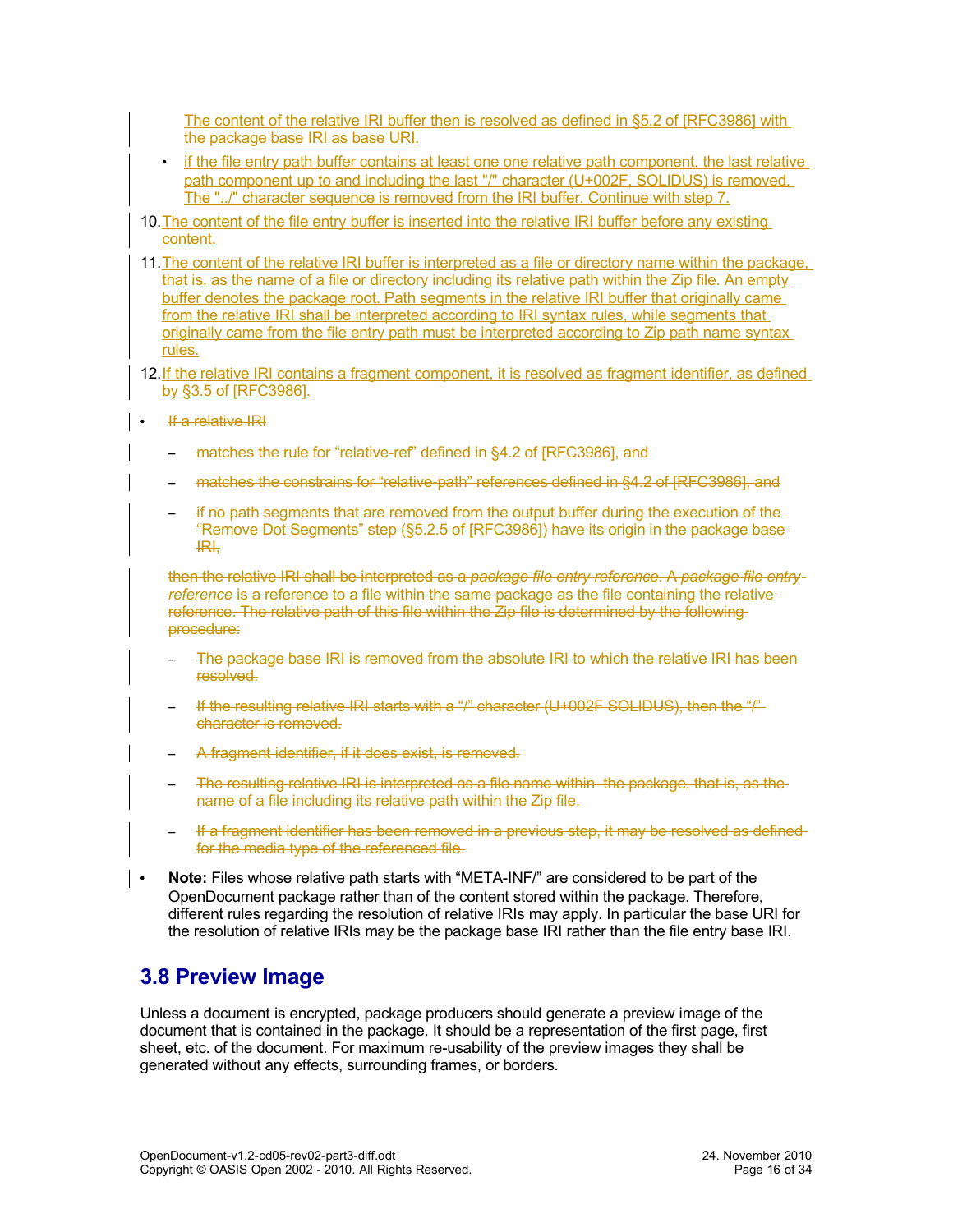**Note:** Such effects might interfere with effects added to the preview images by the different file system explorers or may not be desired at all for certain use cases.

The preview image shall be contained in a file named "Thumbnails/thumbnail.png".

Preview images shall be saved in [PNG] format.

**Note:** Current desktops display preview images within squares of up to 256 pixel width and height, and 24 bit per pixel. While this specification does not define upper or lower limits for preview image sizes, producers should only use image sizes that are displayed with a reasonable quality if scaled to fit into 256x256 pixel square.

Encrypted documents are intended to be unreadable for unauthorized users and package producers shall not generate preview images for such documents. They may include a preview image that is independent of the contents of the document. Such preview images should not be encrypted.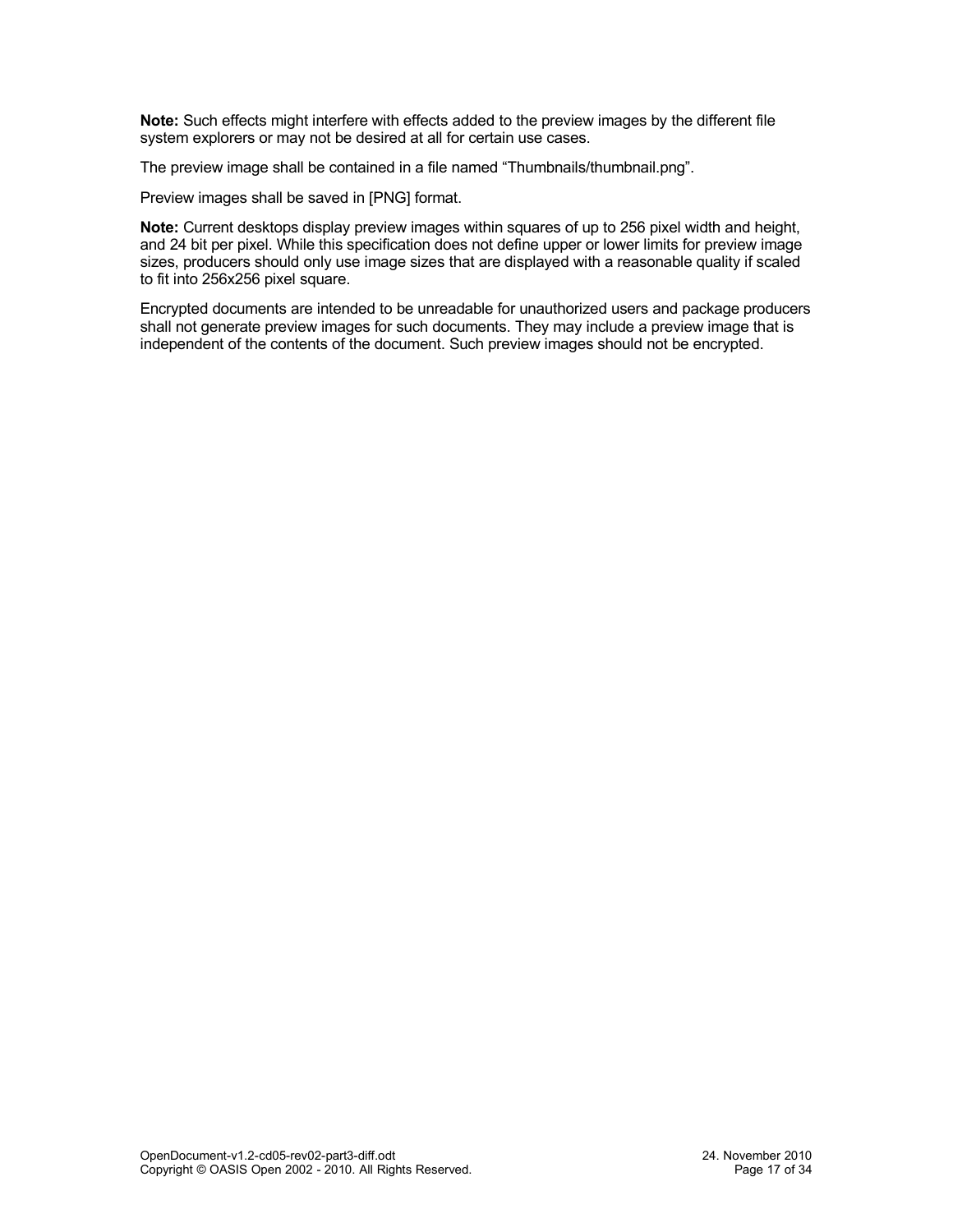# <span id="page-17-4"></span>**4 Manifest File**

## <span id="page-17-3"></span>**4.1 Introduction**

The format of the manifest file is defined by the OpenDocument manifest Relax-NG [RNG] schema. See appendix A. This chapter describes the semantics of the elements and attributes defined by this schema.

### <span id="page-17-2"></span>**4.2 <manifest:manifest>**

The <manifest: manifest> element is the root element of the manifest file. It contains <manifest:file-entry> child elements [4.3,](#page-17-1) each of which specifies information for adescribes a file or directory in the package.

The <manifest:manifest> element is a root element.

The  $\zeta$  manifest: manifest> element has the following attribute: manifest: version [4.8.14.2.](#page-24-4)

The <manifest:manifest> element has the following child element: <manifest:file $entrv$  $2.3$ .

## <span id="page-17-1"></span>**4.3 <manifest:file-entry>**

The <manifest: file-entry> element specifies the media type of a single file or sub document within the package, defines a single file or directory within the package. It specifies the file's ordirectory's location in the package and its media type. It may also specify the data required to decrypt a file.

For directories, the manifest file should contain  $a$  <manifest: file-entry> element only if a directory contains a document or a sub document. See [3.1.](#page-11-2) A directory for administrative or convenience purposes, such as a directory that contains various unrelated image files, should not have an entry in the manifest file.

Directories have no corresponding file entries within the Zip file.

The  $\zeta$  anifest: file-entry > element is usable within the following element: <manifest:manifest> [4.2.](#page-17-2)

The  $\zeta$  manifest: file-entry> element has the following attributes: manifest: full-path [4.8.4,](#page-21-2) manifest: media-type  $4.8.10$ , manifest: preferred-view-mode  $4.8.11$ , manifest:size [4.8.13](#page-24-1) and manifest:version [4.8.14.1.](#page-24-3)

The <manifest: file-entry> element has the following child element: <manifest:encryption-data> [4.4.](#page-17-0)

### <span id="page-17-0"></span>**4.4 <manifest:encryption-data>**

The  $\zeta$  manifest: encryption-data> element contains information required to decrypt a file entry.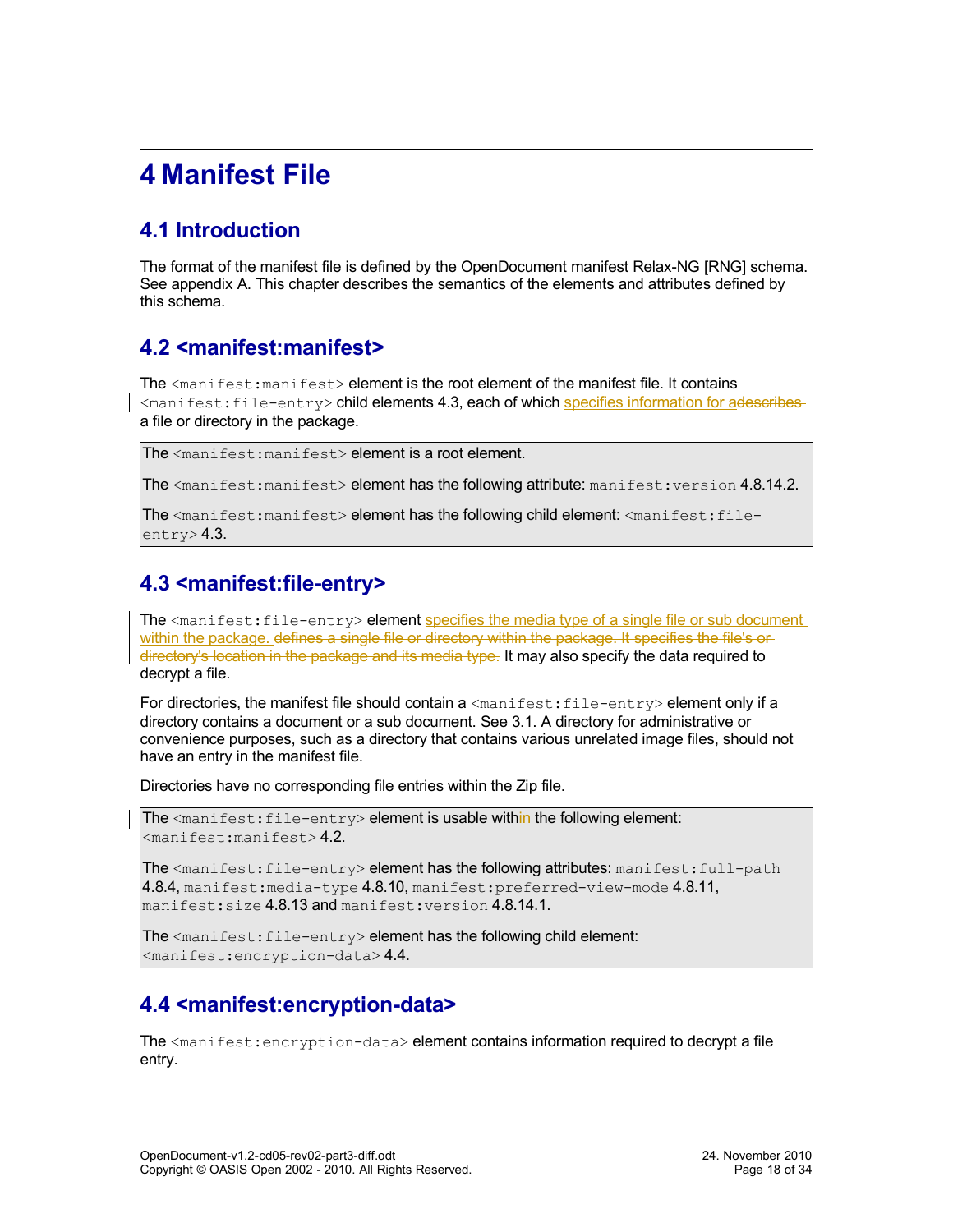The  $\zeta$  anifest: encryption-data> element is usable within the following element:  $<$ manifest:file-entry>[4.3.](#page-17-1)

The <manifest: encryption-data> element has the following attributes: manifest: checksum [4.8.2](#page-20-1) and manifest: checksum-type [4.8.3.](#page-20-0)

The <manifest:encryption-data> element has the following child elements: <manifest:algorithm> [4.5,](#page-18-1) <manifest:key-derivation> [4.7](#page-19-0) and <manifest:startkey-generation> [4.6.](#page-18-0)

## <span id="page-18-1"></span>**4.5 <manifest:algorithm>**

The  $\leq$ manifest: algorithm> element specifies the algorithm used to encrypt data.

Depending on the algorithm specified by the manifest: algorithm-name attribute 4.8.1, the <manifest:algorithm> element may have further child elements.

When the manifest: algorithm-name attribute value matches one of those defined in section §3.2 of [xmlenc-core], the <manifest:algorithm> element shall not have child elements except those permitted as child elements of the [xmlenc-core] <EncryptionMethod> element whose Algorithm attribute value is the same as the  $\leq$ manifest:algorithm> manifest:algorithmname attribute valulf the manifest: algorithm-name attribute does not have the value Blowfish CFB or

urn:oasis:names:tc:opendocument:xmlns:manifest:1.0#blowfish, the <manifest:algorithm> element shall contain only child elements that are permitted child elements of an <EncryptionMethod> element, as defined in §3.2 of [xmlenc-core], whose-Algorithm attribute has the value of the manifest: algorithm-name attribute.

When the value of the manifest: algorithm-name attribute identifies the legacy Blowfish algorithm,  $\zeta$  manifest: algorithm> shall be an empty element if the value of the manifest:algorithm-name attribute is Blowfish CFB or urn:oasis:names:tc:opendocument:xmlns:manifest:1.0#blowfish the  $mifest:$ algorithm> element shall not have child elements.

The  $\leq$ manifest: algorithm> element is usable within the following element: <manifest:encryption-data> [4.4.](#page-17-0)

The <manifest:algorithm> element has the following attributes: manifest:algorithmname [4.8.1](#page-19-1) and manifest:initialisation-vector [4.8.5.](#page-21-1)

The <manifest:algorithm> element has no child elements.

## <span id="page-18-0"></span>**4.6 <manifest:start-key-generation>**

The  $\zeta$  manifest: start-key-generation> element specifies how the encryption start key is derived from a user specified password. The password shall be provided as a sequence of bytes in UTF-8 encodingwas calculated from the user specified password. The password shall be provided as a sequence of bytes in UTF-8 encoding to the start key generation algorithm.

When a <manifest: start-key-generation> element is absent as a child of a <manifest:encryption-data> element, interpretation is the same as if the element is present with default attribute valuesThe <manifest:start-key-generation> element is usable withthe following element: <manifest:encryption-data> [4.4.](#page-17-0)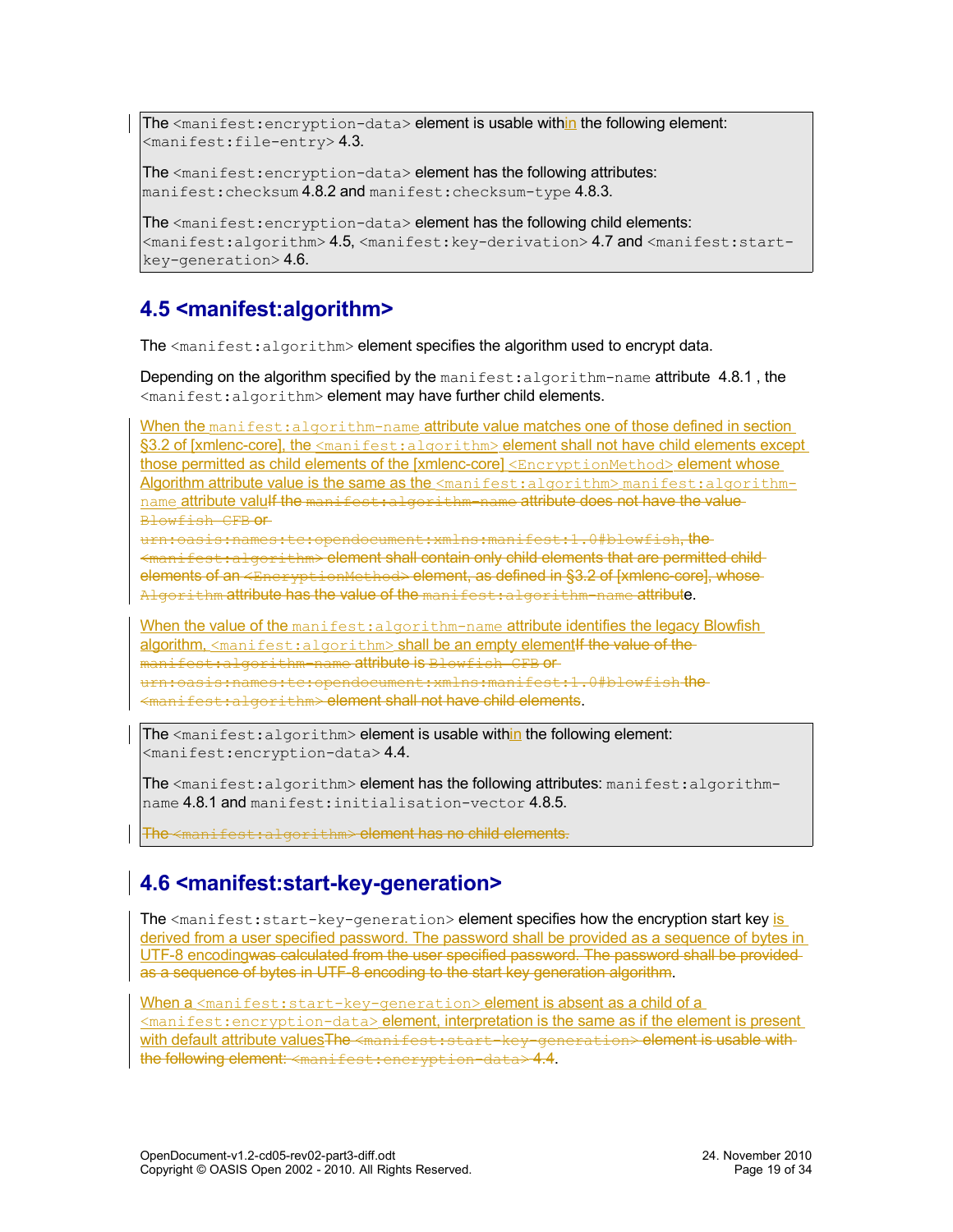The <manifest:start-key-generation> element is usable within the following element:  $<$ manifest:encryption-data>[4.4.](#page-17-0)

The <manifest: start-key-generation> element has the following attributes: manifest: key-size [4.8.7](#page-22-2) and manifest: start-key-generation-name [4.8.6.](#page-21-0)

The <manifest: start-key-generation> element has no child elements.

## <span id="page-19-0"></span>**4.7 <manifest:key-derivation>**

The <manifest: key-derivation> element specifies how the encryption key was calculated from the encryption start key.

The <manifest: key-derivation> element is usable within the following element: <manifest:encryption-data> [4.4.](#page-17-0)

The <manifest: key-derivation> element has the following attributes: manifest:iteration-count  $4.8.8$ , manifest:key-derivation-name  $4.8.9$ , manifest: key-size [4.8.7](#page-22-2) and manifest: salt [4.8.12.](#page-24-2)

The <manifest: key-derivation> element has no child elements.

### <span id="page-19-2"></span>**4.8 Manifest Attributes**

### <span id="page-19-1"></span>**4.8.1 manifest:algorithm-name**

The manifest: algorithm-name attribute specifies the algorithm and mode used to encrypt a file entry. name of the algorithm used to encrypt a file entry, and also specifies in which mode thisalgorithm was used.

The defined values for the manifest: algorithm-name attribute are:

- An IRI listed in §5.2 of [xmlenc-core] : The algorithm and mode specified in §5.2 of [xmlenc-core] for this IRIBLowfish CFB: The Blowfish algorithm in CFB mode. See [Blowfish].
- Blowfish CFB: The Blowfish algorithm in 8-bit CFB mode. See [Schneier].
- urn:oasis:names:tc:opendocument:xmlns:manifest:1.0#blowfish:The same algorithm as identified by Blowfish CFB.
- An IRI listed in §5.2 or §5.3 of [xmlenc-core]: The algorithm specified in §5.2 or §5.3 of [xmlenccore] for this IRI, or
- The IRI of an alternative algorithm as specified in §5.1 of [xmlenc-core]. Alternative algorithms may be specified by extended conforming packages only. They shall not be specified by conforming packages.
- Package producers that support encryption shall support the value Blowfish CFB. Package consumers that support encryption shall support the values Blowfish CFB and urn:oasis:names:tc:opendocument:xmlns:manifest:1.0#blowfish.

**Note**: An errata for [Schneier] is available at [Schneier-Errata].

The manifest: algorithm-name attribute is usable with the following element: <manifest:algorithm> [4.5.](#page-18-1)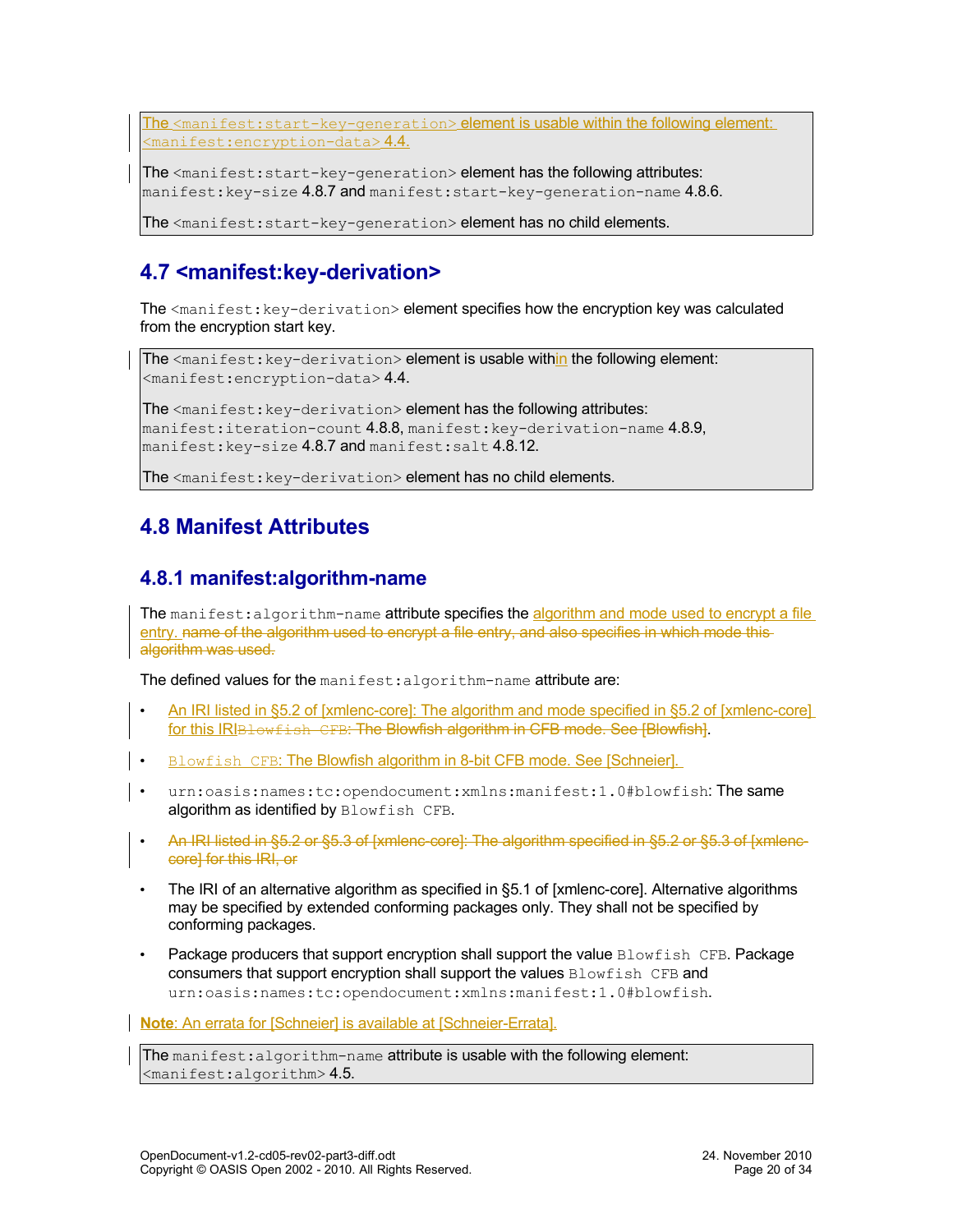The values of the manifest: algorithm-name attribute are  $B$ lowfish CFB or a value of type anyURI [7.2.](#page-30-5)

### <span id="page-20-1"></span>**4.8.2 manifest:checksum**

The manifest: checksum attribute specifies a digest in BASE64 encoding that can be used to detect password correctness as specified by a manifest: checksum-type attribute 4.8.3.

```
The manifest: checksum attribute is usable with the following element:
<manifest:encryption-data> 4.4.
```
The manifest: checksum attribute has the data type base64Binary [7.2.](#page-30-6)

### <span id="page-20-0"></span>**4.8.3 manifest:checksum-type**

The manifest: checksum-type attribute specifies the name of a digest algorithm that can be used to check password correctness. The digest is build from the compressed unencrypted file.

The defined values for the manifest: checksum-type attribute are:

- SHA1/1K: SHA1 algorithm (see [RFC3174]) applied to first 1024 bytes of the compressed unencrypted file.
- SHA1: The same as http://www.w3.org/2000/09/xmldsig#sha1.
- urn:oasis:names:tc:opendocument:xmlns:manifest:1.0#sha1-1k:The same as SHA1/1K.
- urn:oasis:names:tc:opendocument:xmlns:manifest:1.0#sha256-1<del>1-256</del>k: SHA256 algorithm (see [RFC3174]) applied to first 1024 bytes of the compressed unencrypted file.
	- An IRI listed in §5.7 of [xmlenc-core]: The algorithm specified in §5.7 of [xmlenc-core] for this IRI.
	- The IRI of an alternative algorithm as specified in §5.1 of [xmlenc-core]. Alternative algorithms may be specified by extended conforming packages only. They shall not be specified by conforming packages.

#### Package producers that support encryption should use the

urn:oasis:names:tc:opendocument:xmlns:manifest:1.0#sha256-1k algorithm, Package consumers that support encryption shall support the values SHA1/1K. urn:oasis:names:tc:opendocument:xmlns:manifest:1.0#sha1-1k and urn:oasis:names:tc:opendocument:xmlns:manifest:1.0#sha256-14-256kalgorithm, Package consumers that support encryption shall support values SHA1/1K, urn:oasis:names:tc:opendocument:xmlns:manifest:1.0#sha1- 1k and urn:oasis:names:tc:opendocument:xmlns:manifest:1.0#sha1-256k.

The manifest: checksum-type attribute is usable with the following element: <manifest:encryption-data> [4.4.](#page-17-0)

The values of the manifest: checksum-type attribute are SHA1/1K or a value of type anyURI [7.2.](#page-30-5)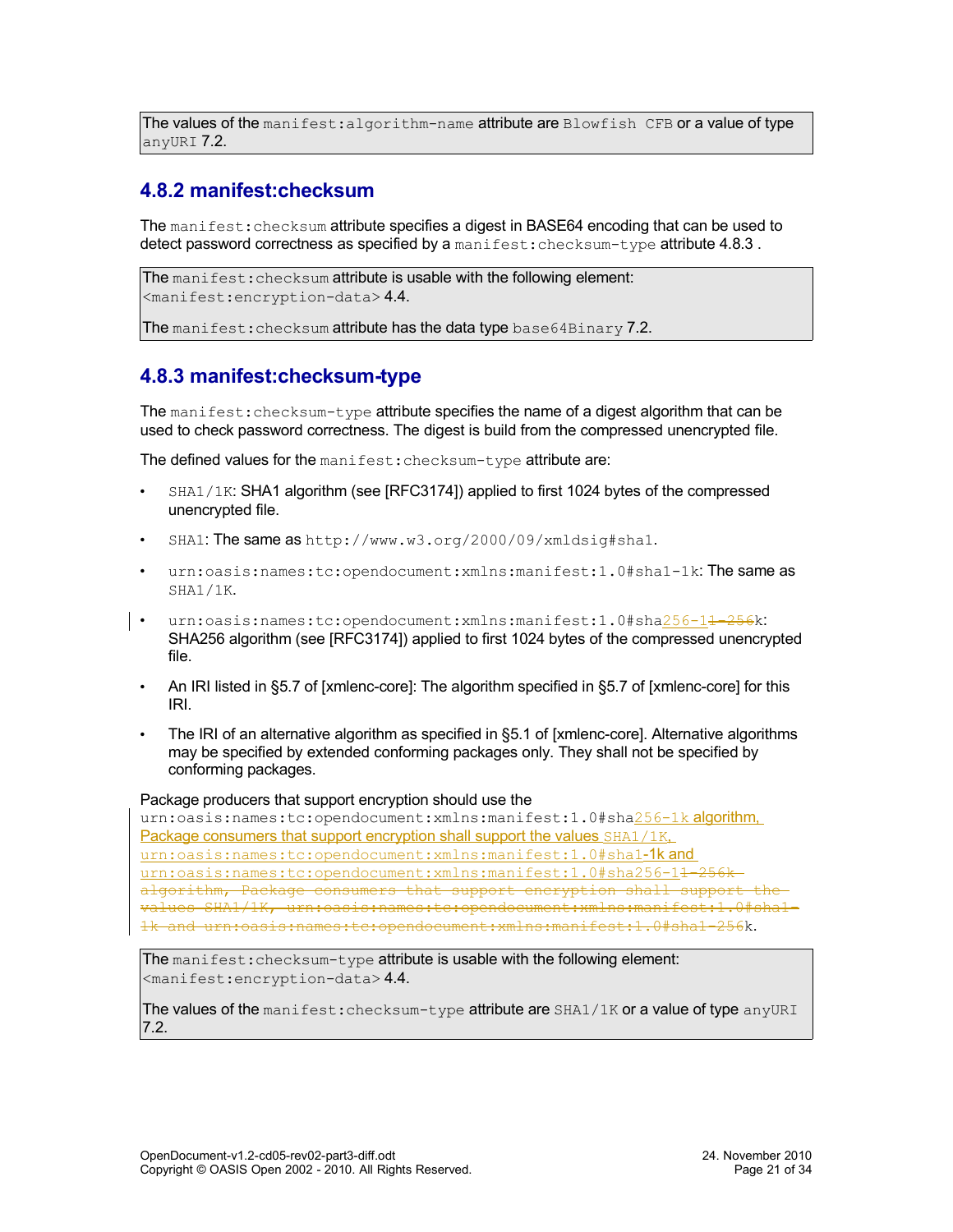### <span id="page-21-2"></span>**4.8.4 manifest:full-path**

The manifest: full-path attribute describes the location of a file or directory within the package. It's value is the name of a file or folder within the Zip file for which the manifest entry defines additional information, including its relative path in the package. The notation is the same as for the "filename" fields of the Zip file's central directory.

The attribute value "/" denotes a manifest entry for the package itself.

**Note:** The Zip file's central directory and the manifest file may have different text encodings.

```
The manifest:full-path attribute is usable with the following element: <manifest:file-
entry> 4.3.
```
The manifest: full-path attribute has the data type string [7.2.](#page-30-7)

#### <span id="page-21-1"></span>**4.8.5 manifest:initialisation-vector**

The manifest: initialisation-vector attribute value provides the byte-sequence for the initialization vector used by the encryption algorithm when delivery of a required initialization vector is not specified as part of the encryption algorithm definition. The initialization vector is a BASE64 encoded binary sequence. The format and length of an initialization vector, in bytes, shall be as required by its encryption algorithm specificationspecifies the byte-sequence used as aninitialization vector to a encryption algorithm. The initialization vector is a BASE64 encoded binarysequence.

The manifest: initialisation-vector attribute is usable with the following element: <manifest:algorithm> [4.5.](#page-18-1)

The manifest: initialisation-vector attribute has the data type base64Binary [7.2.](#page-30-6)

### <span id="page-21-0"></span>**4.8.6 manifest:start-key-generation-name**

The manifest:start-key-generation-name attribute specifies the algorithm used to generate a start key from the user password.

The defined values for the manifest: start-key-generation-name attribute are:

- SHA1: The SHA1 algorithm (see [RFC3174]).
- An IRI listed in §5.7 of [xmlenc-core]: The algorithm specified in §5.7 of [xmlenc-core] for this IRI.
- The IRI of an alternative algorithm as specified in §5.1 of [xmlenc-core] Alternative algorithms may be specified by extended conforming packages only. They shall not be specified by conforming packages.

The default value for this attribute is SHA1Package producers that support encryptionshould use the http://www.w3.org/2000/09/xmldsig#sha256 algorithm.. Package consumers that support encryption shall support the values SHA1, and http://www.w3.org/2000/09/xmldsig#sha1 and http://www.w3.org/2000/09/xmldsig#sha256.

Package producers that support encryption should use the http://www.w3.org/2000/09/xmldsig#sha256 algorithm. Package consumers that support encryption shall support the values SHA1, and http://www.w3.org/2000/09/xmldsig#sha1 and http://www.w3.org/2000/09/xmldsig#sha256.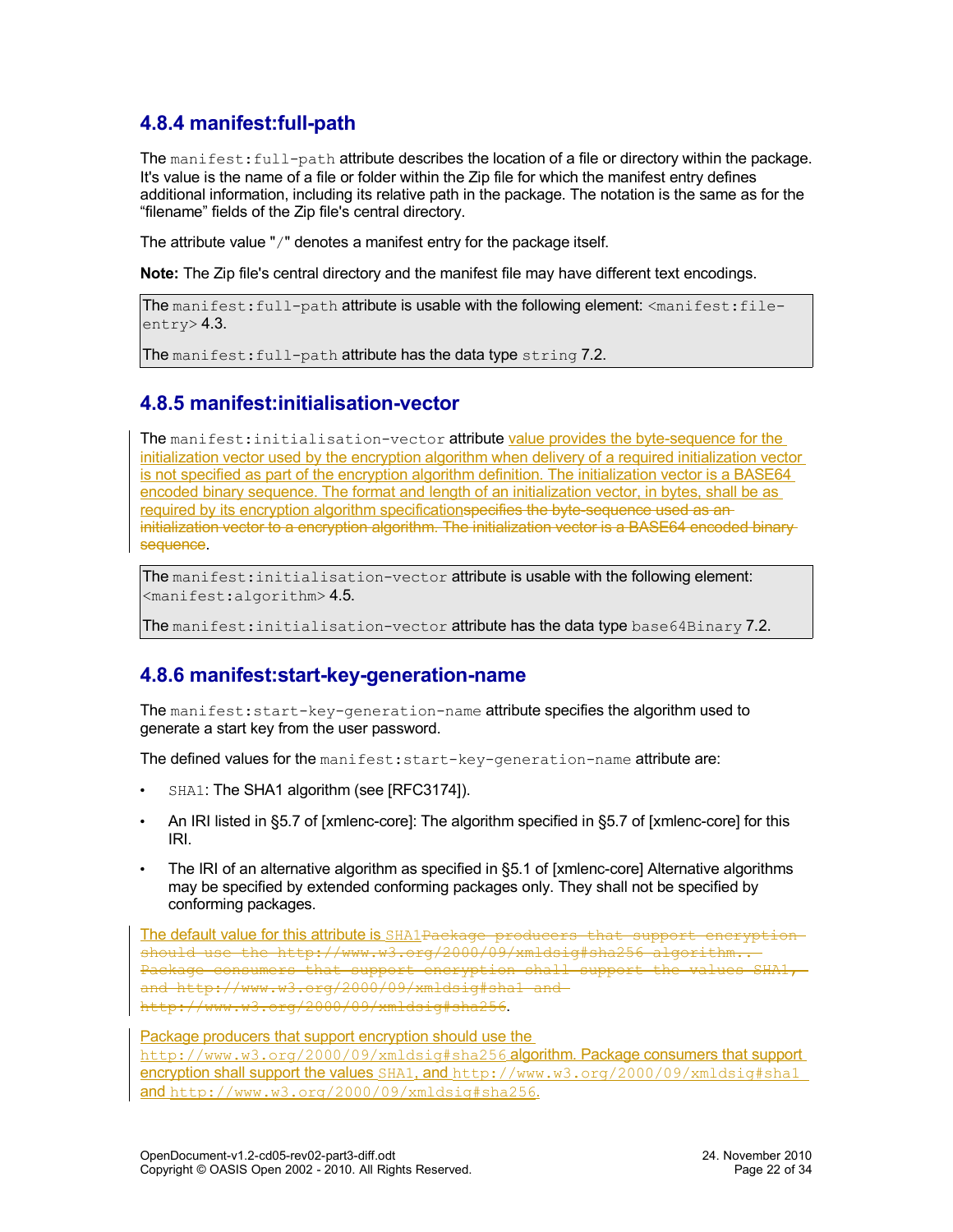The manifest:  $start-key-generation-name$  attribute is usable with the following element:  $<$ manifest:start-key-generation> [4.6.](#page-18-0)

The values of the manifest: start-key-generation-name attribute are SHA1 or a value of type anyURI [7.2.](#page-30-5)

The manifest:start-key-generation-name attribute has the value SHA1 or a value of data type anyURI.

#### <span id="page-22-2"></span>**4.8.7 manifest:key-size**

The manifest:  $key-size$  attribute specifies the length in octets of a key delivered by a keydeveloping algorithmof a key.

For a  $\epsilon$  and fest: start-key-generation> element, the default value for this attribute is 20.

**Note**: The value used will need to be compatible with the result obtain from the start-key-generation algorithm and the input requirements of the key derivation algorithm.

For a <manifest: key-derivation> element, the default value for this attribute is 16.

**Note**: The value used will need to be one obtainable from the key-derivation algorithm and acceptable for the encryption algorithm being used.

The manifest:  $key-size$  attribute is usable with the following elements:  $\langle$ manifest:  $key-$ derivation> [4.7](#page-19-0) and <manifest:start-key-generation> [4.6.](#page-18-0)

The manifest:  $key-size$  attribute has the data type nonNegativeInteger [7.2.](#page-30-8)

#### <span id="page-22-1"></span>**4.8.8 manifest:iteration-count**

The manifest: iteration-count attribute specifies the number of iterations used by the key derivation algorithm to derive a key.

The manifest: iteration-count attribute is usable with the following element:  $<$ manifest:key-derivation $> 4.7$ .

The manifest: iteration-count attribute has the data type nonNegativeInteger [7.2.](#page-30-8)

#### <span id="page-22-0"></span>**4.8.9 manifest:key-derivation-name**

The manifest: key-derivation-name attribute specifies the password-based key-derivation algorithm used to derive a cryptographic key for use in encryption and decryption of the filname of the algorithm used to derive a name.

The defined values for the manifest: key-derivation-name attribute are:

- PBKDF2: The PBKDF2 key derivation method with HMAC-SHA-1 for the Pseudo-Random Function(PRF). See [RFC2898] sections 5.2 and B.1.1. See [RFC2898].
- urn:oasis:names:tc:opendocument:xmlns:manifest:1.0#pbkdf2:The same algorithms as identified by PBKDF2.
- The IRI of an implementation-defined alternative algorithm. Alternative algorithms may be specified by extended conforming packages only. They shall not be specified by conforming packagesAn IRI listed in §5.7 of [xmlenc-core]: The algorithm specified in §5.7 of [xmlenc-core] for this **IRI**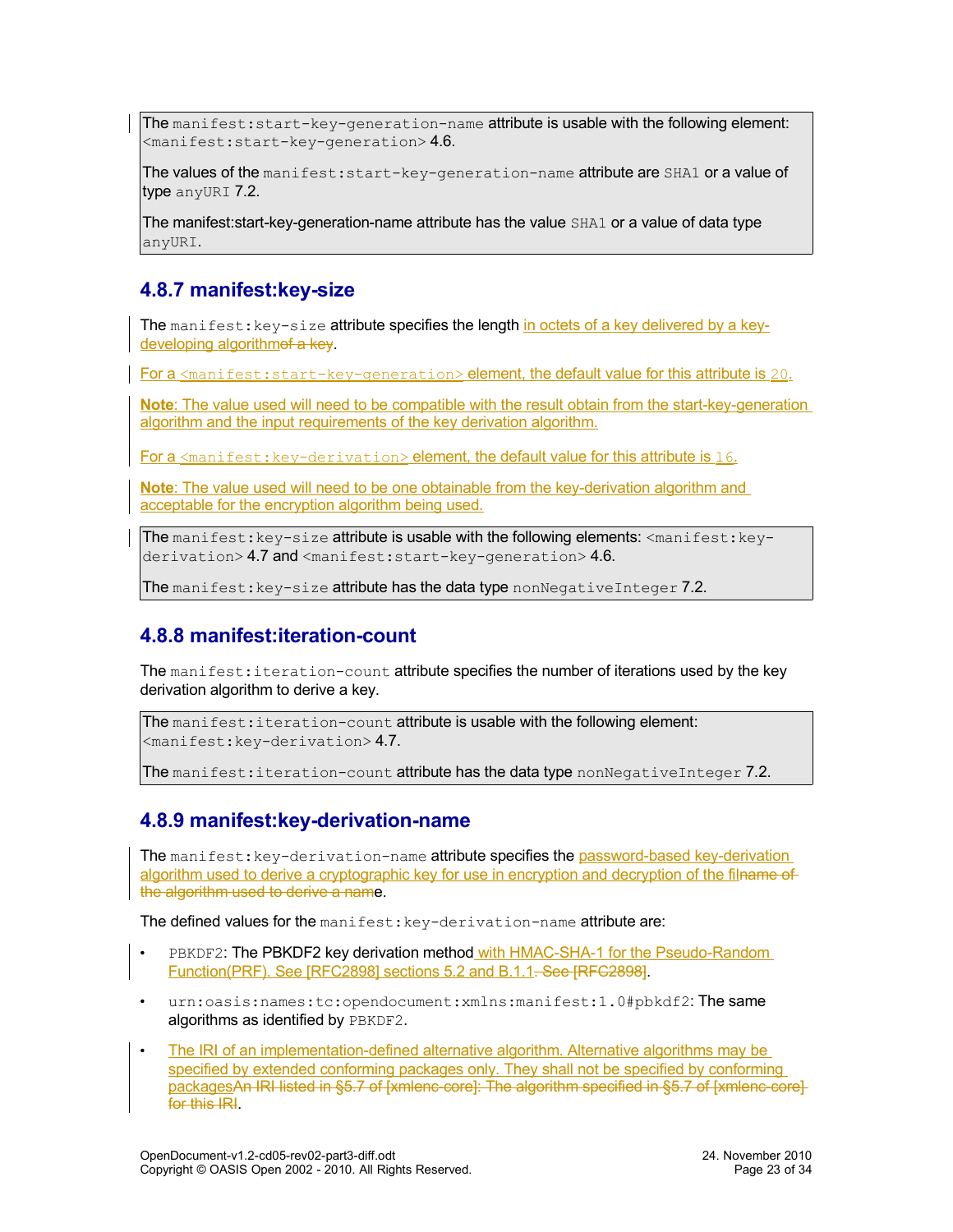- The IRI of an alternative algorithm as specified in §5.1 of [xmlenc-core]. Alternative algorithms may be specified by extended conforming packages only. They shall not be specified by conforming packages.
- Package producers that support encryption shall support the value PBKDF2. Package consumers that support encryption shall support the values PBKDF2 and urn:oasis:names:tc:opendocument:xmlns:manifest:1.0#pbkdf2.

#### If the value of this attribute is PBKDF2 or

urn:oasis:names:tc:opendocument:xmlns:manifest:1.0#pbkdf2 the <manifest:encryption-data> [4.4](#page-17-0) shall contain a <manifest:start-key-generation> [4.6](#page-18-0) child element that specifies the start key for the PBKDF2 algorithm.

The manifest: key-derivation-name attribute is usable with the following element: <manifest:key-derivation> [4.7.](#page-19-0)

The values of the manifest:  $key$ -derivation-name attribute are  $PBE$ DF2 or a value of type anyURI [7.2.](#page-30-5)

### <span id="page-23-1"></span>**4.8.10 manifest:media-type**

The manifest: media-type attribute specifies the MIME media type of a file or directory. See [RFC4288].

A manifest: media-type attribute should be present for all files and directories where a MIME media type exists for the content of the file, or the document or sub document contained in a directory.

The manifest: media-type attribute is usable with the following element:  $\zeta$  manifest: fileentry> [4.3.](#page-17-1)

The manifest: media-type attribute has the data type string [7.2.](#page-30-7)

#### <span id="page-23-0"></span>**4.8.11 manifest:preferred-view-mode**

The manifest: preferred-view-mode attribute specifies a preference on how the author of the document would like the document to be presented upon the document being opened. This attribute is only applicable to the root file entry with the manifest:  $full-path 4.8.4$  attribute value of "/".

The defined values for the manifest: preferred-view-mode attribute are:

- edit: The author's preference is to open the document as an editable document.
- presentation-slide-show: The author's preference is to open the document as presentation slide show.
- $read-only$ : The author's preference is to open the document as a read-only document.
- A namespaced token value: Specifies an implementation defined view.

Preferred view modes are not necessarily generally applicable to all media types. The default preferred view mode is implementation defined. The behavior for cases where the manifest: preferred-view-mode attribute is absent is implementation defined.

The manifest: preferred-view-mode attribute is usable with the following element: <manifest:file-entry> [4.3.](#page-17-1)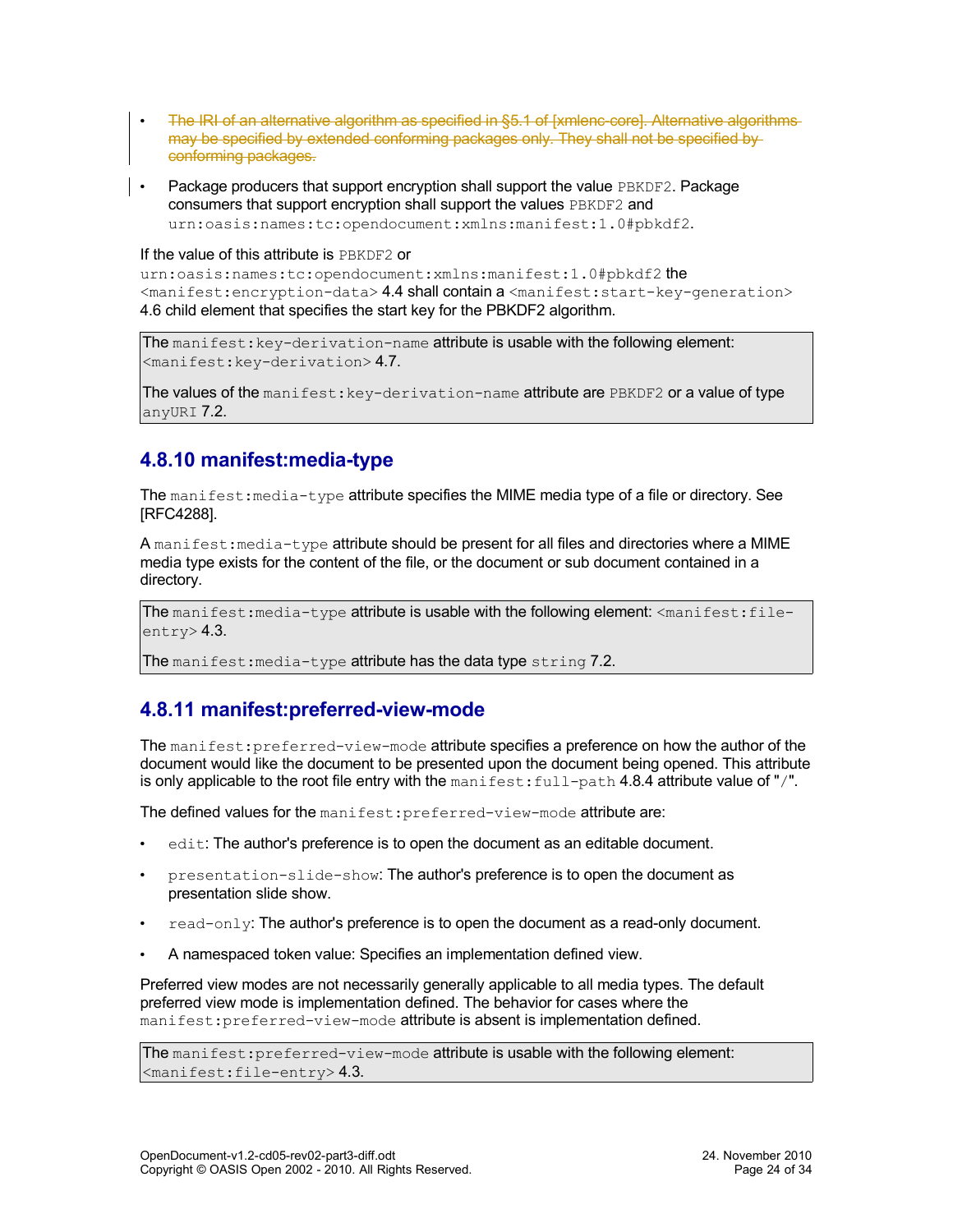The values of the manifest: preferred-view-mode attribute are edit, presentation-slide-show, read-only or a value of type namespacedToken [7.3.1.](#page-30-0)

#### <span id="page-24-2"></span>**4.8.12 manifest:salt**

The manifest: salt attribute carries the value of a cryptographically-random binary value designed to mitigate certain cryptographic attacks on the password. There is no maximum length to the salt. See [RFC2898] for further considerations in the use of salts with key-derivation and other cryptographic functions. The salt is encoded in the attribute value as base64binaryspecifies the sequence used as the 'salt' by a key derivation algorithm. The salt is a BASE64 encoded binary sequence.

The manifest: salt attribute is usable with the following element:  $\langle$ manifest:  $key-$ derivation> [4.7.](#page-19-0)

The manifest: salt attribute has the data type base  $64 \text{Binary } 7.2$ .

### <span id="page-24-1"></span>**4.8.13 manifest:size**

The manifest: size attribute shall be present for encrypted files. See [3.4.](#page-12-2) Its value shall be size of the uncompressed, unencrypted file in bytes.

The manifest: size attribute is usable with the following element: <manifest: file-entry> [4.3.](#page-17-1)

The manifest: size attribute has the data type nonNegativeInteger [7.2.](#page-30-8)

### <span id="page-24-0"></span>**4.8.14 manifest:version**

#### <span id="page-24-3"></span>**4.8.14.1 <manifest:file-entry>**

The manifest: version attribute specifies the format version of a file entry. For documents that are composed from multiple files, this attribute is specified at the manifest entry that references the folder that contains these files.

The interpretation of the attribute value depends on the MIME media type specified in the manifest:media-type attribute.

The manifest: version attribute is usable with the following element: <manifest:fileentry> [4.3.](#page-17-1)

The manifest: version attribute has the data type string [7.2.](#page-30-7)

#### <span id="page-24-4"></span>**4.8.14.2 <manifest:manifest>**

The manifest: version attribute identifies the version of OpenDocument specification that defines the schema and interpretation of the package manifest. The value of the manifest: version attribute shall be "1.2".

The manifest: version attribute is usable with the following element: <manifest:manifest> [4.2.](#page-17-2)

The only value of the manifest: version attribute is 1.2.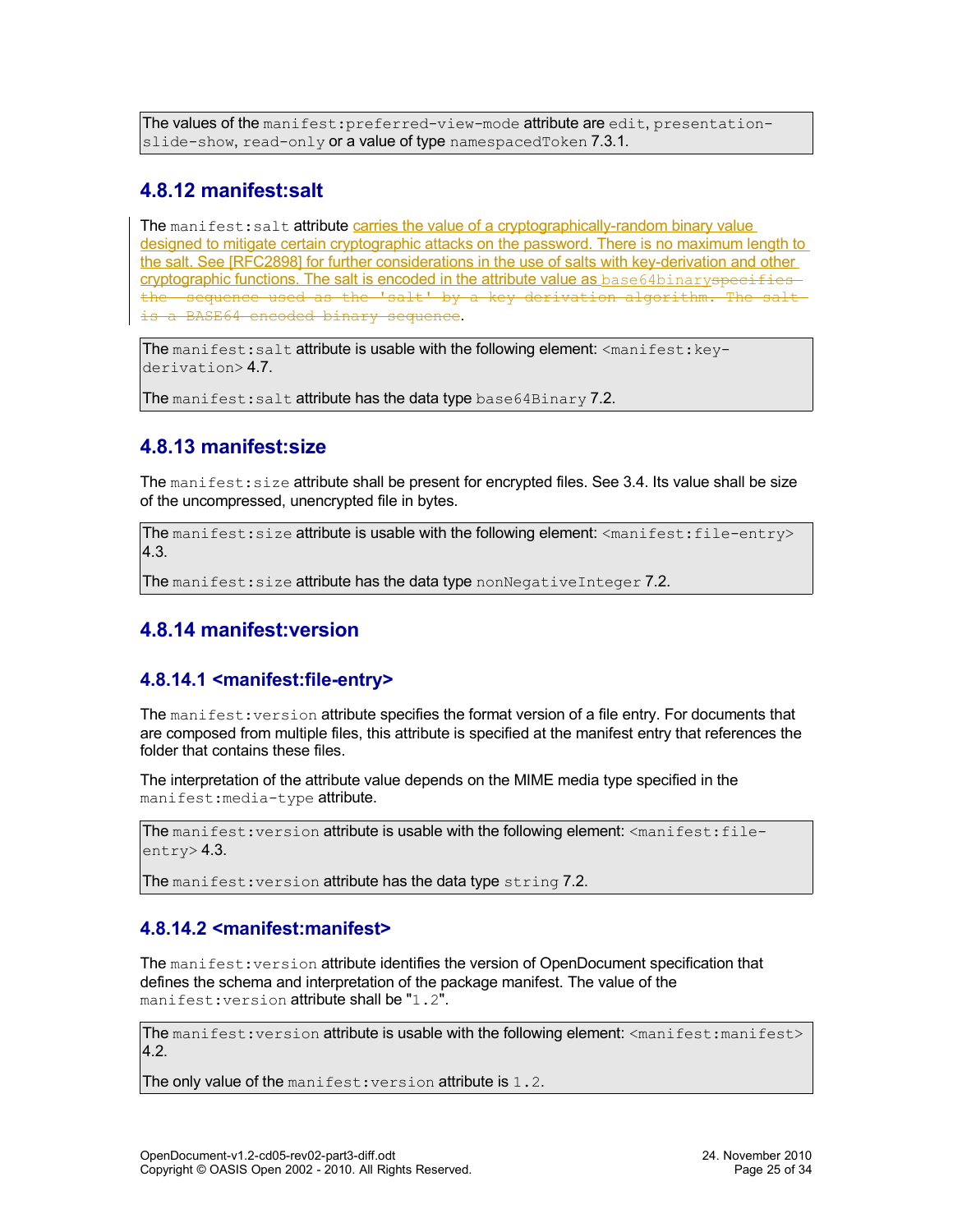# <span id="page-25-3"></span>**5 Digital Signatures File**

## <span id="page-25-2"></span>**5.1 Introduction**

The format of the digital signature files is defined by the OpenDocument digital signature schema Relax-NG [RNG] schema. See appendix A. This chapter describes the semantics of the elements and attributes defined by this schema.

### <span id="page-25-1"></span>**5.2 <dsig:document-signatures>**

The <dsig:document-signatures> root element serves as a container for an-arbitrary number of <ds:Signature> [5.3](#page-25-0) elements. If the <dsig:document-signatures> element contains multiple  $\langle ds:Signature\rangle$  elements, then there should be a relation between the digital signatures they define, for instance, they may all apply to the same set of files.

Consumers may require that a digital signature includes a certain set of files. That is, they may consider a digital signature to be valid if, and only if,

- the digital signature itself is valid, and
- if the <ds:Reference> child elements of the <ds:Reference> child elements of the <Signature> element reference a certain set of files.

In particular, consumers may require that a digital signature references all files contained in a package.

If a digital signature file is not encrypted, consumers shall not decrypt files that are referenced by  $\vert \langle ds : \vert \rangle$  Reference > elements and that are encrypted before validating the signature.

If a digital signature file is encrypted, consumers shall decrypt files that are referenced by  $\le$ ds: Reference> elements and that are encrypted before validating the signature.

The <dsig:document-signatures> element is a root element.

The <dsig:document-signatures> element has the following attribute: dsig:version [5.4.1.](#page-27-0)

The <dsig:document-signatures> element has the following child element:  $<$ ds: Signature $>$  [5.3.](#page-25-0)

### <span id="page-25-0"></span>**5.3 <ds:Signature>**

The <ds: Signature> element is defined by the [xmldsig-core] specification. Each <ds:Signature> element shall contain an Id attribute specifying a unique value. A producer may use the XAdES extensions as specified in ETSI TS 101 903 v1.4.1 [XAdES], or later versions of the XAdES specification.

A <ds: KeyInfo> element, as specified in [xmldsig-core], section 4.4 shall be included. The <ds:KeyInfo> element should contain an <ds:X509Data> element containing an <ds:X509IssuerSerial> element specifying the issuer and serial number of the signing certificate, and an <ds: X509Certificate> element specifying the full signing certificateRelative-IRI references contained within the element or any of its descendant elements shall be resolved as defined in section [3.7,](#page-13-0) except that the base URI for resolving relative IRIs shall be the package base IRI.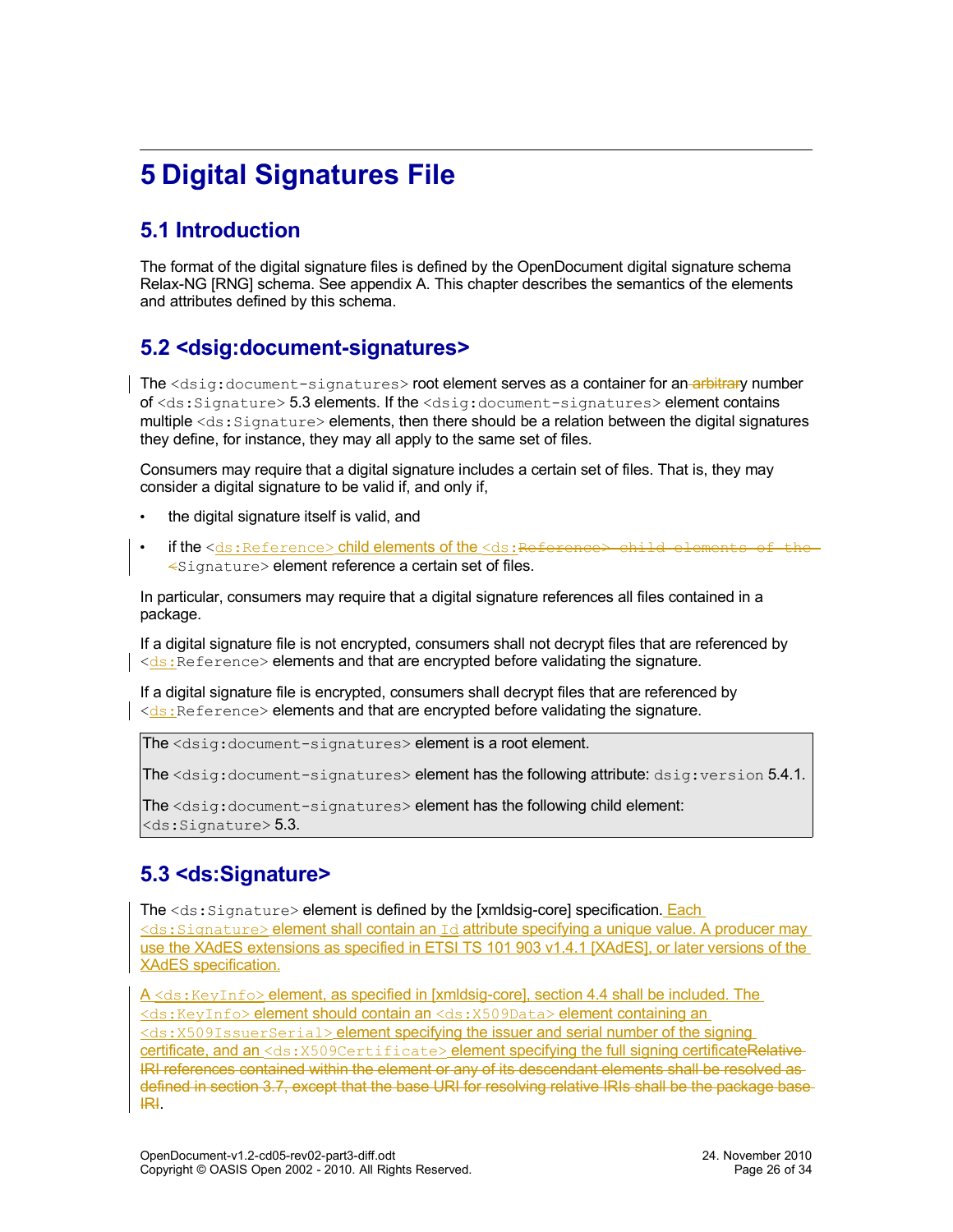Additional <ds:X509Certificate> elements may be placed in the <ds:X509Data>, or may be placed in the <xades:CertificateValues>element of the XAdES <ds:Object>, as defined in [XAdES] section 7.6.1. The additional certificates should represent the entire certificate chain used for verification at signing time**Note:** Producers may use extensions to the [xmldsig-core] specification, such as those required for implementation of XAdES signatures specified in ETSI TS-101 903 v1.3.2 [XAdES].

<ds:Reference> elements contained within a <ds:SignedInfo> element shall be resolved according to the following specification:

1. A <ds:Reference> element which has a Type attribute value of "http://docs.oasisopen.org/office/v1.2/OS/OpenDocument-v1.2.odt" shall refer to files in the same package in the accordance with the procedure for resolving IRIs [3.7,](#page-13-0) except that the file entry path shall be the name of the signature file with its relative path omitted.

**Note:** Consequently, an IRI-Reference consisting entirely of "#" followed by an ifragment (§2.2 of [RFC3987]) refers to the ID of an XML element within the same XML document containing this <ds: signature> element.

- 2.  $A \le ds$ : Reference> element which has a Type attribute with a value of "http://uri.etsi.org/01903/v1.2.2#SignedProperties" refers to an XAdES SignedProperties element.. A <ds:Reference> element which refers to the XAdES SignedProperties element (if present) shall be as specified in [XAdES] section 6.3.1.
- 3.  $A \leq ds$ : Reference> element which does not have a Type attribute shall be processed the same a <ds: Reference> element which has a Type attribute with a value of "http://docs.oasis-open.org/office/v1.2/OS/OpenDocument-v1.2.odt".

The only permitted <ds: Transform> elements which apply to files contained within the archive shall be canonicalization transforms, as specified in [xmldsig-core], section 6.5.

The signing time should be recorded using one or more of the following approaches:

- 1. An  $\leq$ ds:Object > element containing a  $\leq$ ds:SignatureProperty> element with:
	- a. An  $Id$  attribute with a value containing a unique identifier.
	- b. A Target attribute corresponding to the  $Id$  attribute of the  $\leq ds$ : Signature> element.
	- c.  $A \leq$ date> element from the namespace "http://purl.org/dc/elements/1.1/" containing the UTC time as [xmlschema-2] dateTime value.
- 2. A <xades: SigningTime> element as specified in [XAdES] section 7.2.1.

If an <ds: Object> containing XAdES elements is present, then a document compliant with this specification uses the following options:

- 1. The <xades: SignedSignatureProperties> element shall contain a <xades:SigningCertificate> property as specified in [XAdES] section 7.2.2.
- 2. A <xades: Signing Time> element should be present as specified in [XAdES] section 7.2.1.
- 3. If any timestamp elements of type XAdESTimeStampType are present, such as the <xades:SignatureTimeStamp> or <xades: SigAndRefsTimestamp> elements, the time stamp information shall be specified as an Encapsulated TimeStamp element containing DER encoded ASN.1. Data.
- 4. If references to validation data are present, the <xades: SigAndRefsTimestamp> element as specified in [XAdES] sections 7.5.1 and 7.5.1.1 shall be used.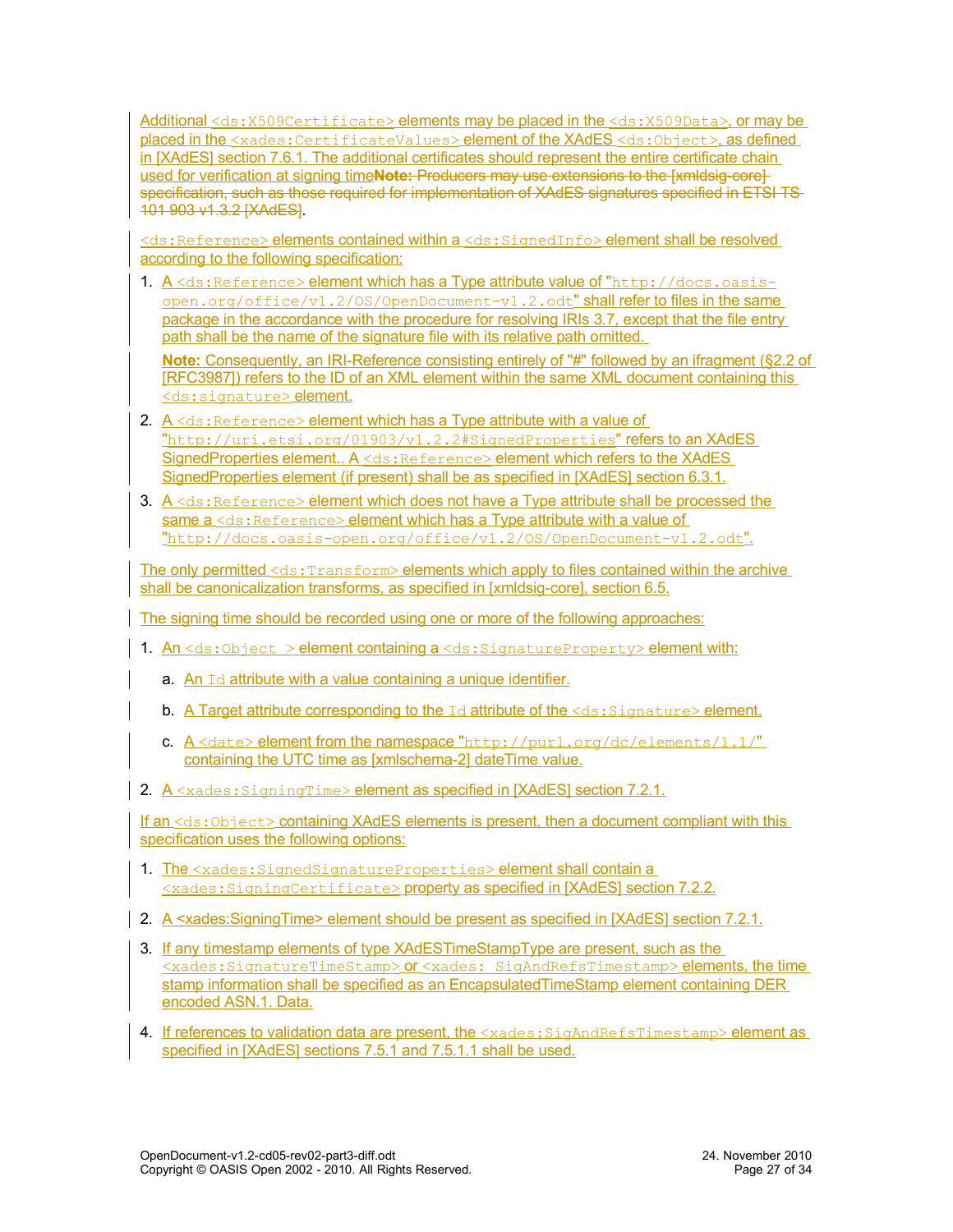5. There shall be a <ds: Reference> element specifying the digest of the SignedProperties element, as specified in [XAdES], section 6.2.1. This <ds: Reference> element shall be contained within the <ds: SignedInfo> element of the <ds: Signature> element.

The <ds:Signature> element is usable with the following element: <dsig:document-signatures> [5.2.](#page-25-1)

## <span id="page-27-1"></span>**5.4 Digital Signatures Attributes**

### <span id="page-27-0"></span>**5.4.1 dsig:version**

The dsig:version attribute identifies the version of OpenDocument specification that defines the schema and interpretation of the digital signature file. The value of the  $dsig:version$  attribute shall be "1.2".

The  $disig:version$  attribute is usable with the following element:  $$ signatures> [5.2.](#page-25-1)

The only value of the dsig: version attribute is 1.2.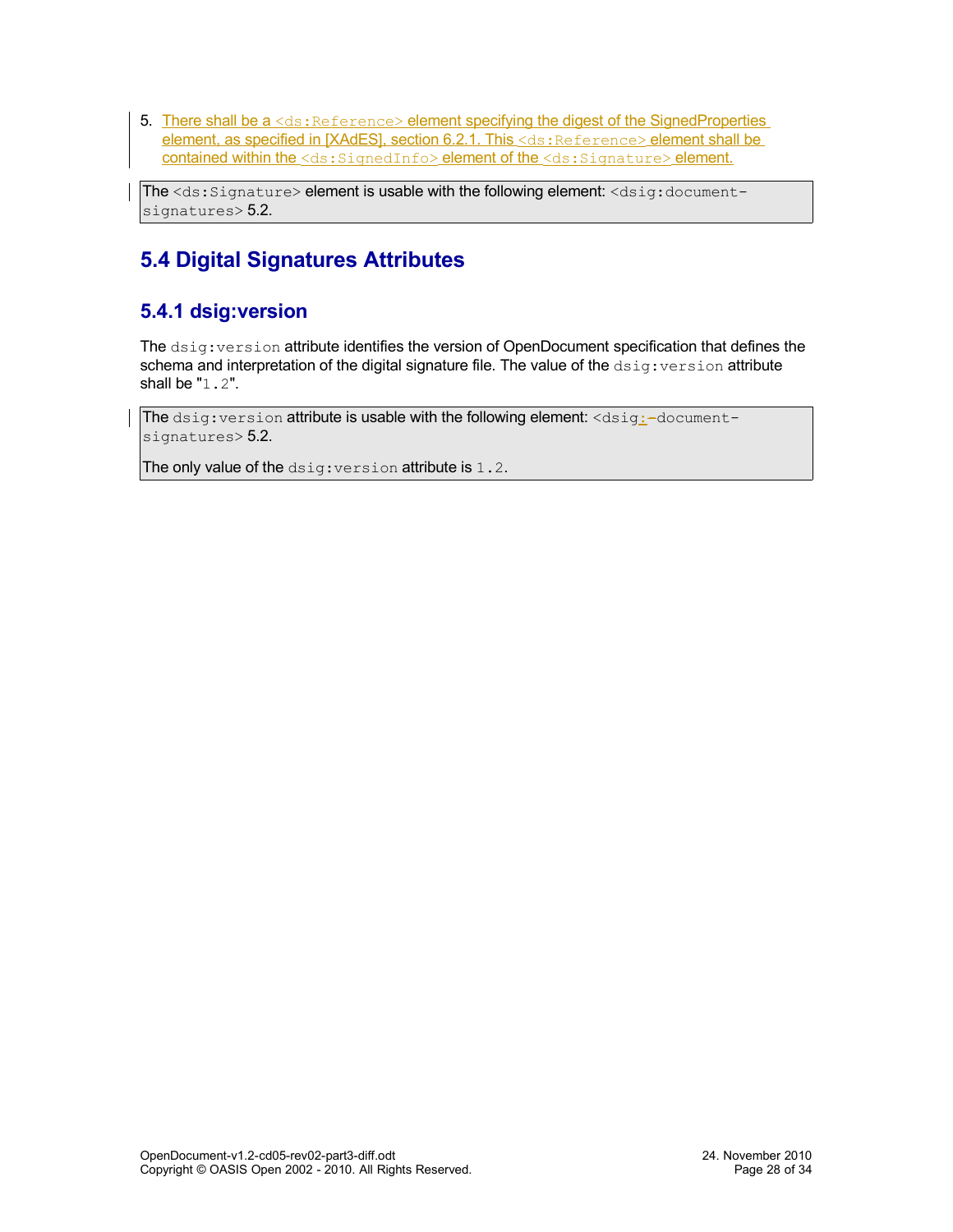# <span id="page-28-6"></span>**6 Metadata Manifest Files**

## <span id="page-28-5"></span>**6.1 General**

Metadata manifest files (see [3.6\)](#page-13-1) have the file name "manifest.rdf". The metadata manifest file for a document (see [3.1\)](#page-11-2) shall be stored in the root of the package. The metadata manifest file for a sub documents shall be stored in the sub document's directory.

Metadata manifest files enumerate metadata files and their relationships to other files in that document or sub document as defined by this specification.

The relationships are expressed in the metadata manifest files using [RDF-XML] and the [OWL] Metadata Manifest Description ontology that is defined in appendix B. The following OWL classes and properties are defined.

### <span id="page-28-4"></span>**6.2 pkg:Document**

An instance of the  $pkg:Document$  class in the metadata manifest file represents the document or sub document itself.

The following property is defined for the  $pkq:Document$  class:  $pkq:hasPart 6.6$ .

### <span id="page-28-3"></span>**6.3 pkg:File**

A file in an OpenDocument package is represented by an instance of class  $pkq:File$  or by one of its subclasses, for example pkg: MetadataFile.

An instance of the  $pkg$ : File class (or one of its subclasses) is identified by an IRIURL.

The relationship between a file and a package is expressed using the property  $pkg:hasPart 6.6$ .

The following property is defined for the  $pkg$ : File class:  $pkg$ :  $min$  $ype$  [6.7.](#page-29-0)

### <span id="page-28-2"></span>**6.4 pkg:MetadataFile**

An instance of the  $pkq$ : MetadataFile class represents a metadata file.

The  $pkq$ :MetadataFile class is a subclass of  $pkq$ :File [6.3.](#page-28-3)

### <span id="page-28-1"></span>**6.5 pkg:Element**

The  $pkq:Element$  class describes an XML element contained in a file within an OpenDocument package.

### <span id="page-28-0"></span>**6.6 pkg:hasPart**

The  $pkq:hasPart$  property locates a file described by  $pkq:File$  or its subclasses within a document or sub document.

This property can be used with the following class:  $pkg:Document 6.2$ .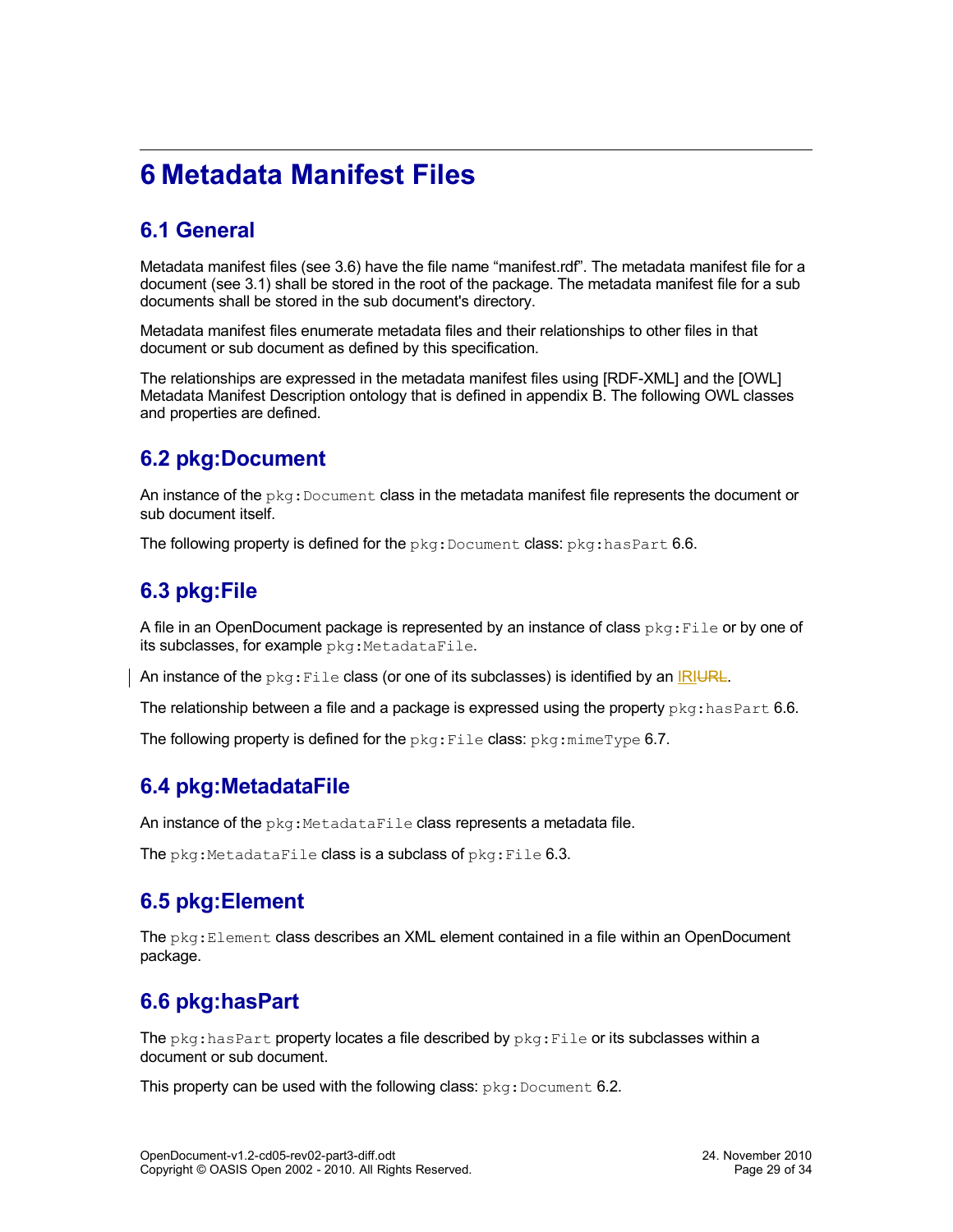## <span id="page-29-0"></span>**6.7 pkg:mimeType**

The pkg:mimeType property is used to specify the MIME media type [RFC4288] of file described by an  $pkg:File$  class or one of its subclasses.

This property can be used with the following class: pkg: File [6.3.](#page-28-3)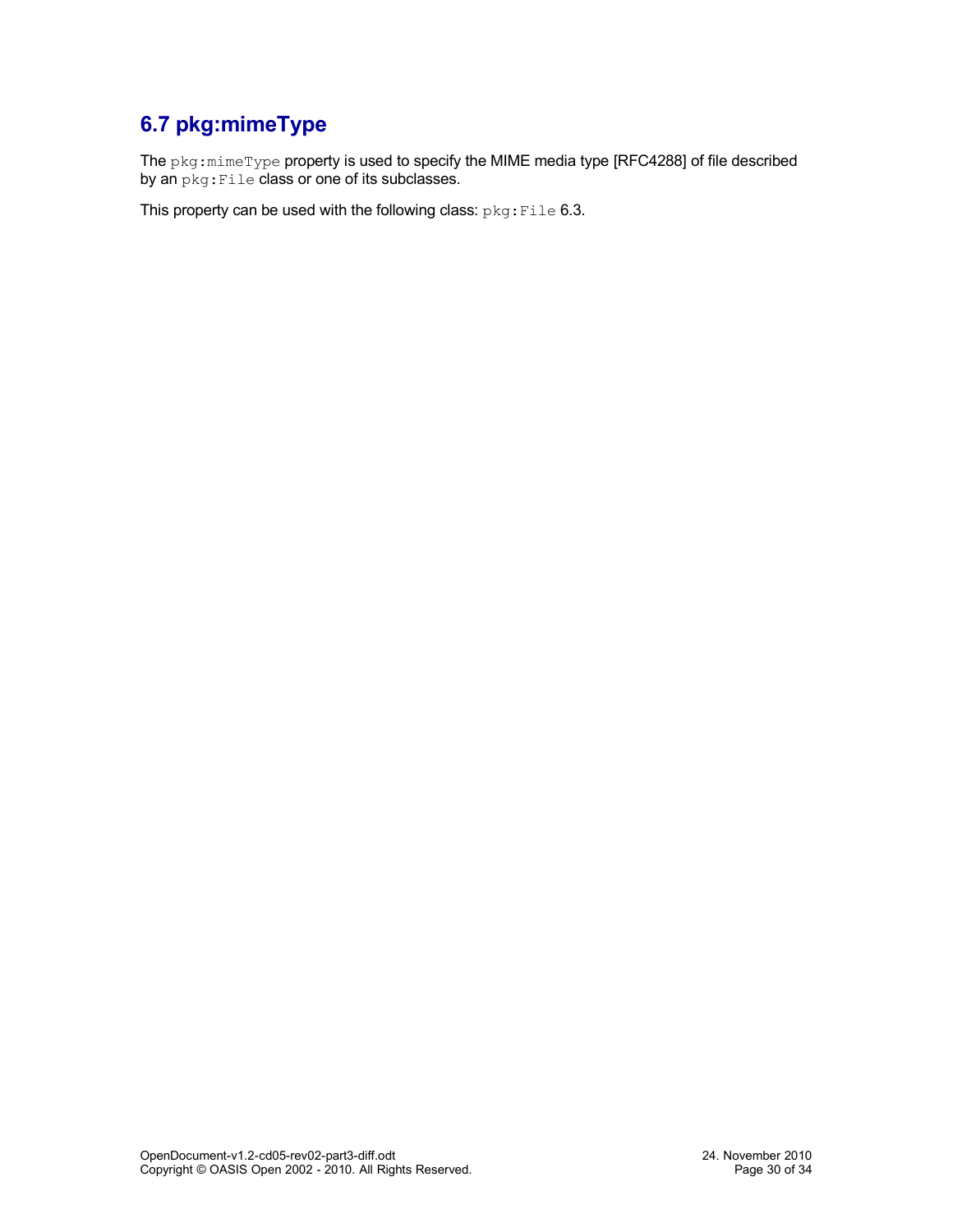# <span id="page-30-4"></span>**7 Datatypes**

## <span id="page-30-3"></span>**7.1 Introduction**

The values of attributes and elements are often described as having datatypes. These datatypes either are datatypes defined within [xmlschema-2], or are defined by this specification. Datatypes for which no [xmlschema-2] datatype exists are expressed in the schema by [xmlschema-2] datatypes. Some of these datatypes have additional constraints.

### <span id="page-30-2"></span>**7.2 W3C Schema Datatypes**

The following [xmlschema-2] datatypes are used in this specification:

- <span id="page-30-5"></span>• anyURI
- <span id="page-30-6"></span>• base64Binary
- <span id="page-30-8"></span>• nonNegativeInteger
- <span id="page-30-7"></span>• string

## <span id="page-30-1"></span>**7.3 Other Datatypes**

#### <span id="page-30-0"></span>**7.3.1 namespacedToken**

A namespaced token is an [xmlschema-2] QName that matches the definition of PrefixedName in §4 of [xml-names].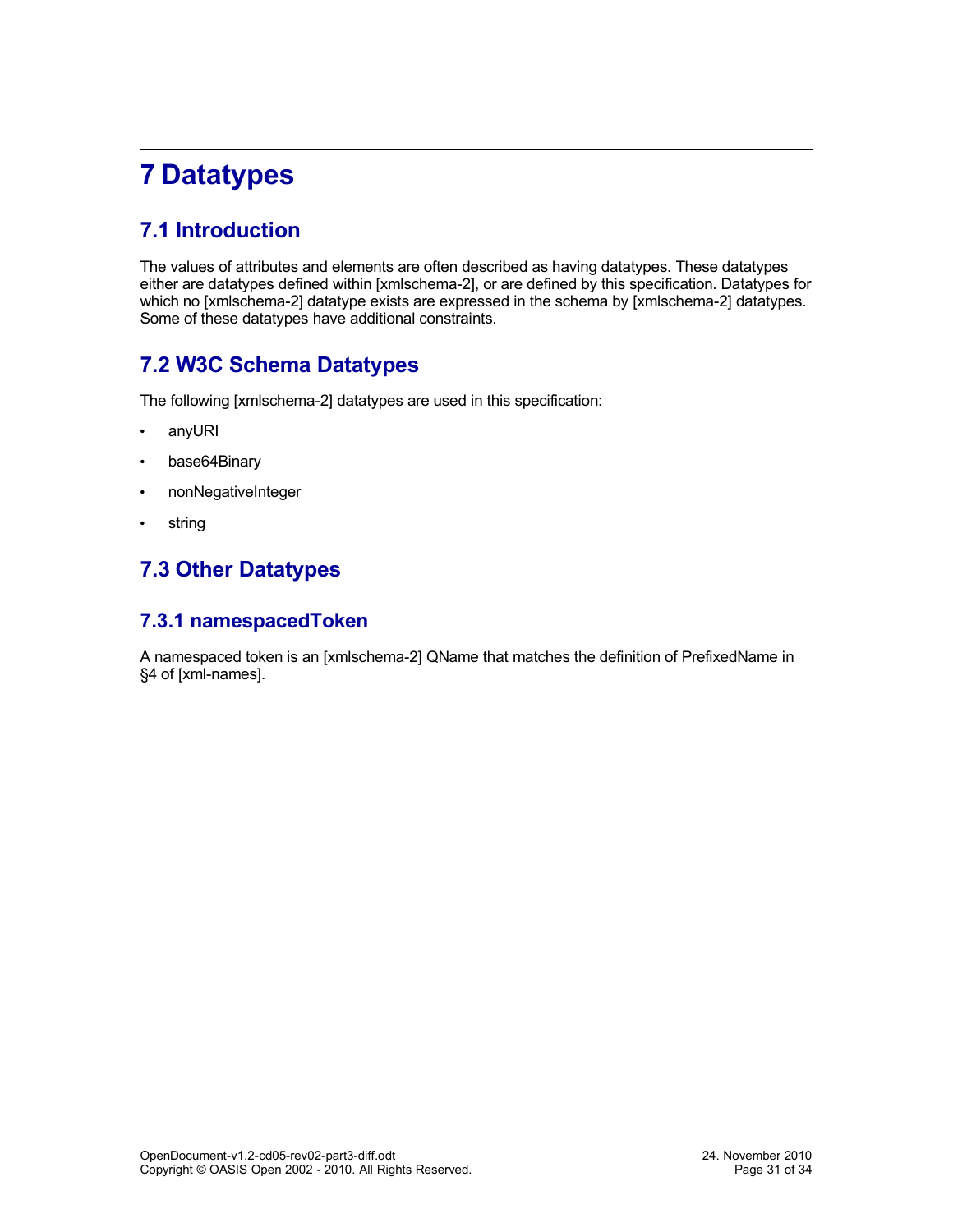# <span id="page-31-2"></span>**Appendix A.Schemas**

### <span id="page-31-1"></span>**A.1. OpenDocument Manifest Schema**

The OpenDocument manifest schema is defined by a separate document, whose location can be found in the [Related Work](#page-1-0) section on the introductory pages ich is located here:

<http://docs.oasis-open.org/office/v1.2/cd05/OpenDocument-v1.2-cd05-manifest-schema.rng>

<span id="page-31-0"></span>OpenDocument Digital Signature Schema

The OpenDocument digital signature schema is defined by a separate document, whose location can be found in the [Related Work](#page-1-0) section on the introductory pages.ich is located here:

<http://docs.oasis-open.org/office/v1.2/cd05/OpenDocument-v1.2-cd05-dsig-schema.rng>

<span id="page-31-4"></span>OpenDocument Metadata Manifest Ontology

The OpenDocument metadata manifest ontology is defined by a separate document, whose location can be found in the [Related Work](#page-1-0) section on the introductory pages.ich is located here:

<http://docs.oasis-open.org/office/v1.2/cd05/OpenDocument-v1.2-cd05-package-metadata.owl>

<span id="page-31-3"></span>Zip File Structure (Non normative)

A Zip file starts with a sequence of files, each of which can be compressed or stored in raw format. Each file has a local header immediately before its data, which contains most of the information about the file, including time-stamps, compression method and file name. The compressed file contents immediately follow, and are terminated by an optional data descriptor. The data descriptor contains the CRC and compressed size of the file, which are frequently not available when writing the local file header. If these details were included, the data descriptor can be skipped.

Each file in the archive is laid down sequentially in this format, followed by a central directory at the end of the Zip archive. The central directory is a contiguous set of directory entries, each of which contains all the information in the local file header, plus extras such as file comments and attributes. Most importantly, the central directory contains pointers to the position of each file in the archive for navigation of the Zip file.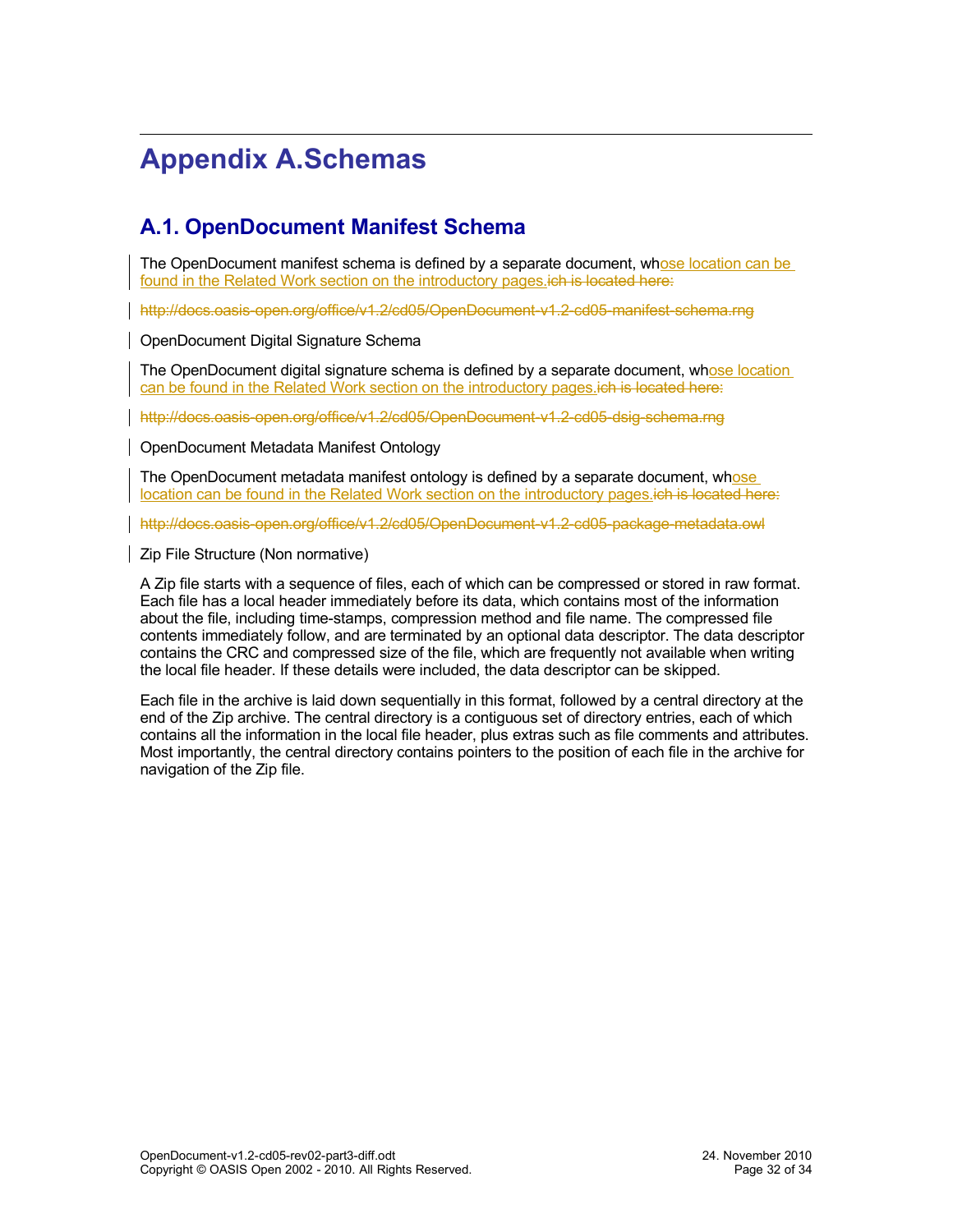

*Figure 1 - Zip file structure*

For more details about the Zip file format, see [ZIP].